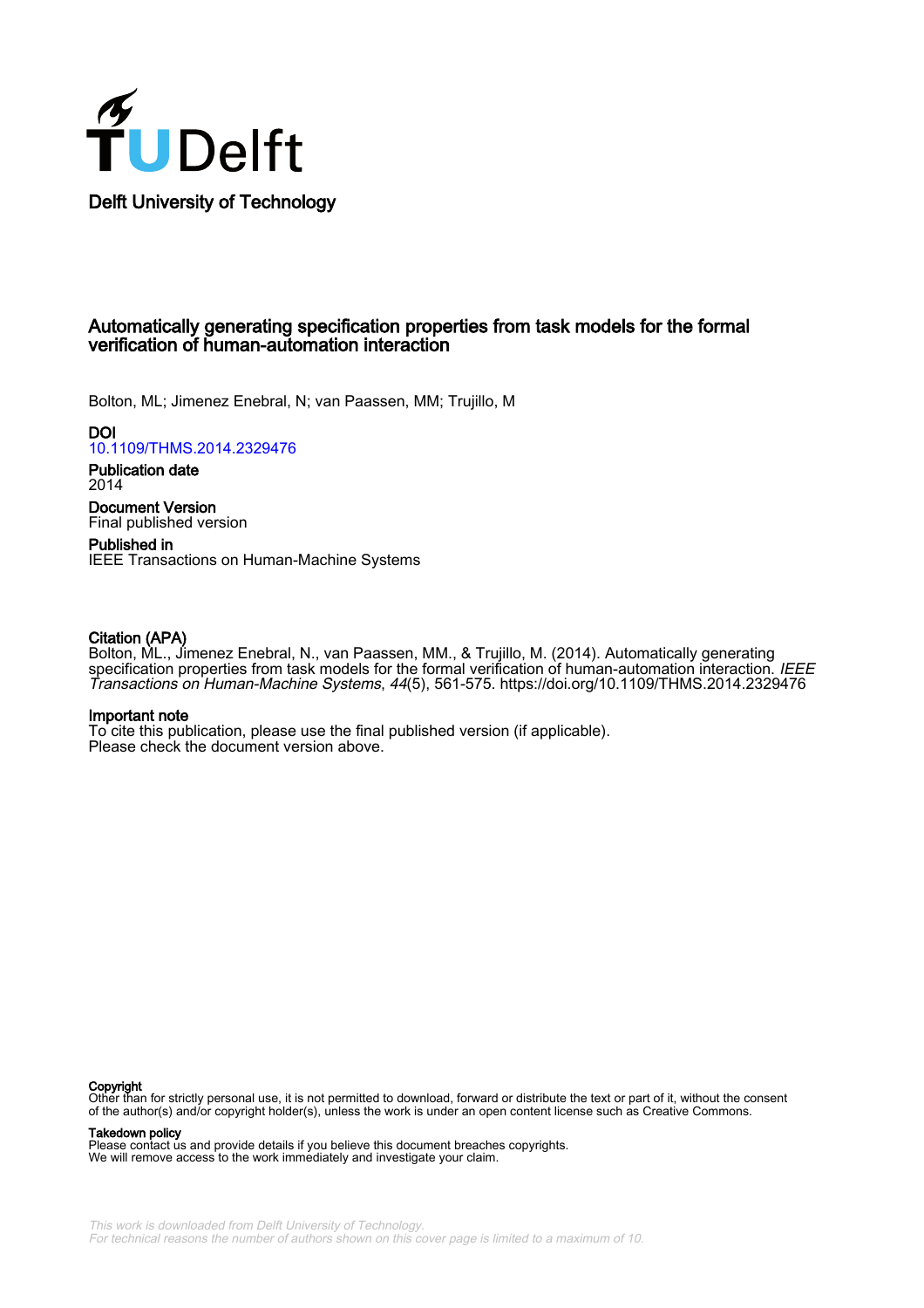# Automatically Generating Specification Properties From Task Models for the Formal Verification of Human–Automation Interaction

Matthew L. Bolton, Member, IEEE, Noelia Jiménez, Marinus M. van Paassen, Member, IEEE, and Maite Trujillo

*Abstract***—Human–automation interaction (HAI) is often a contributor to failures in complex systems. This is frequently due to system interactions that were not anticipated by designers and analysts. Model checking is a method of formal verification analysis that automatically proves whether or not a formal system model adheres to desirable specification properties. Task analytic models can be included in formal system models to allow HAI to be evaluated with model checking. However, previous work in this area has required analysts to manually formulate the properties to check. Such a practice can be prone to analyst error and oversight which can result in unexpected dangerous HAI conditions not being discovered. To address this, this paper presents a method for automatically generating specification properties from task models that enables analysts to use formal verification to check for system HAI problems they may not have anticipated. This paper describes the design and implementation of the method. An example (a pilot performing a before landing checklist) is presented to illustrate its utility. Limitations of this approach and future research directions are discussed.**

*Index Terms***—Formal methods, human–automation interaction (HAI), model checking, system safety, task analysis.**

# I. INTRODUCTION

**HUMAN** behavior is a significant contributor to failures<br>in complex systems that depend on human–automation<br>interaction (HAD 111 [2] for their sete operation. For example interaction (HAI) [1], [2] for their safe operation. For example, it is a factor in more than 50% of commercial aviation accidents [3], 70% of general aviation accidents [4], many failures in space operations [5], a number of medical error [6], and breakdowns in process control [7]. However, these problems are not necessarily

Manuscript received September 3, 2013; revised April 17, 2014; accepted May 26, 2014. Date of publication June 25, 2014; date of current version September 12, 2014. This work was supported by ITT AO-6967—Verification Models for Advanced Human–Automation Interaction in Safety Critical Flight Operations from the European Space Agency. The majority of this work was conducted while the first author was an Assistant Professor of industrial engineering with the University of Illinois at Chicago. This paper was recommended by Associate Editor M. Dorneich.

M. L. Bolton is with the Department of Industrial and Systems Engineering, State University of New York at Buffalo, Amherst, NY 14260-2050 USA (e-mail: mbolton@buffalo.edu).

N. Jiménez is with IXION Industry and Aerospace, 28037 Madrid, Spain (e-mail: njimenez@ixion.es).

M. M. van Paassen is with the Faculty of Aerospace Engineering, Delft University of Technology, 2629 HS Delft, The Netherlands (e-mail: m.m.vanpaassen@tudelft.nl).

M. Trujillo is with the European Space Research and Technology Centre, 2201 AZ , Noordwijk, The Netherlands (e-mail: maite.trujillo@esa.int).

Color versions of one or more of the figures in this paper are available online at http://ieeexplore.ieee.org.

Digital Object Identifier 10.1109/THMS.2014.2329476

the fault of the human operators. Rather, they arise as a result of complex interactions between system components (human operators, device automation, and conditions in the operational environment) not anticipated by designers [8]. HAI is particularly prone to these issues because of the inherent concurrency between the human operator and the system automation he or she interacts with.

While advances have been made to address these problems [1], [2], failures can still occur because most analyses are incapable of evaluating all of the different conditions under which the supported HAIs occur. However, formal verification techniques, and particularly model checking, offer means of performing such exhaustive analyses.

# *A. Formal Verification and Model Checking*

Formal verification comes from the field of formal methods. Formal methods are mathematically robust techniques and tools for the modeling, specification, and verification of systems [9]. Modeling is concerned with mathematically describing the behavior of a target system, specification properties assert desirable qualities about the system, and verification mathematically proves if the model adheres to the specification. This study uses model checking, a software tool that automatically performs formal verification [10]. In model checking, system behavior is typically modeled as a finite state transition system: a collection of variables and transitions between variable values (states). Specification properties assert desirable attributes about the system usually using model variables and temporal logic [10]. A model checker performs formal verification by exhaustively searching a system's state space to determine if the specification properties hold. If they do, the model checker returns a confirmation. However, if there is a state or sequence of states in the model that violates a property, a counterexample is produced. A counterexample represents a counterproof, which shows exactly how the property was violated. This is typically represented as a sequence of model states, where each state constitutes the full set of model variables and their values at that state, that incrementally lead up to the violation. This can then be examined by an analyst to understand why the failure occurred.

# *B. Formal Verification and Human–Automation Interaction*

Formal verification is typically used in the analysis of computer hardware and software [9], [10]. However, it has also been used to evaluate HAI (see [12] for a review).

2168-2291 © 2014 IEEE. Translations and content mining are permitted for academic research only. Personal use is also permitted, but republication/redistribution requires IEEE permission. See http://www.ieee.org/publications standards/publications/rights/index.html for more information.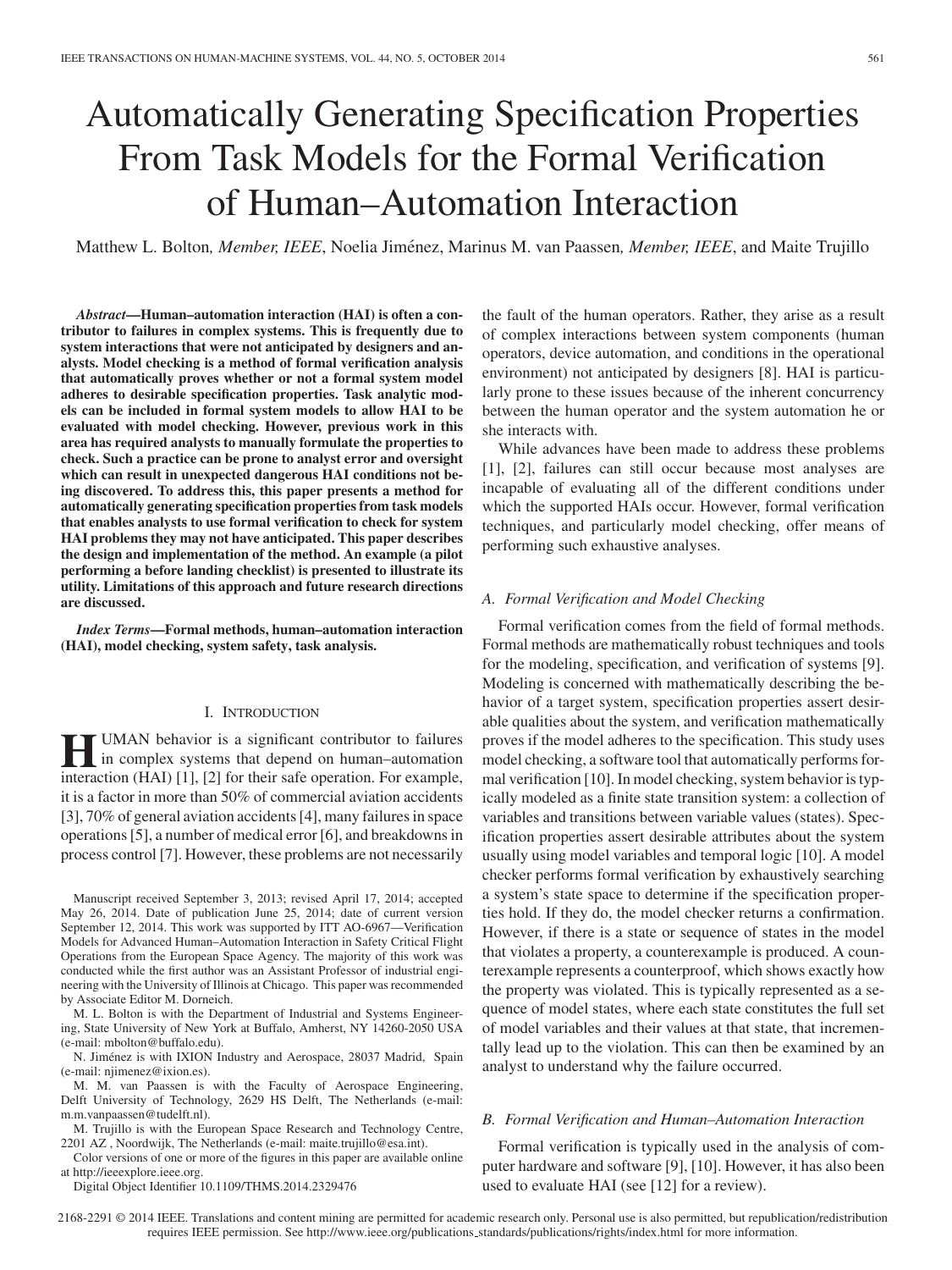

Fig. 1. Formal verification method supported by EOFM. Continuous lines indicate parts of process previously supported by EOFM [11]. Dotted lines represent the novel specification property generation process.

The method presented here is concerned with formal verification work that uses task analytic models. Task analytic behavior models are a common tool of human factors engineers. They are produced as part of a (cognitive) task analysis [13], [14] and describe the behaviors human operators use to achieve goals with a system. Task analytic models can be produced at different stages of system development, either to represent how people actually interact with a system or how people are expected to interact with a system being developed. They can be used in system engineering in a number of different capacities including human-automation interface creation [15], training development [16], usability analyses [17], [18], and the creation of real-time monitoring systems [19].

Task analytic models can be represented computationally. This allows them to be included in a formal system model containing a formal description of the other relevant system behaviors. Formal verification can then be used to evaluate the impact of both modeled normative and erroneous behavior as well as generated erroneous behavior on system performance and safety. Researchers either represent normative task models manually in formal notations as part of a larger model [20]–[22] or translate native task model notations into a formalism in which other system elements are represented [23]–[29]. Further, researchers have explored how erroneous behavior can be incorporated into the task models so that their impact on system safety and performance can be evaluated with formal verification. Erroneous behaviors can either be manually incorporated into task models using patterns [24], [30]–[33] or automatically generated using different theories of erroneous behaviors [34]–[36].

Given the well-established validity of task analysis and the wide use of the task analytic behavior models they produce, the formal verification techniques that utilize task analytic models are very powerful. They allow analysts to verify that a system's HAI will support safe operation under both normative and erroneous conditions. Further, verification results give analysts a clear indication of what the human operator was doing in discovered problems (visible in the form of counterexamples produced by the analysis tools).

These methods focus on the verification of analyst-created specification properties. Such properties are used to assert desirable system conditions (such as safety properties or performance requirements) using the model variables, usually using a temporal logic [37].

There are limitations to this approach. First, temporal logics can be difficult to learn and interpret [38]. This can result in analysts incorrectly formulating properties. Second, this approach requires that analysts anticipate potentially unsafe conditions and assert their absence as specification properties. Therefore, if analysts fail to anticipate potentially unsafe conditions or problems with HAI, formal verification will give them no insights into those potential failures. Finally, these analyses focus on verifying safety properties, the violation of which could result from the system's HAI. This means that analysts are using formal verification to look for failures that could be caused by problems with the HAI (among other things) instead of looking for potential HAI sources of failures. Thus, there is a real need for methods that will allow analysts to automatically generate properties that will allow them to check for HAI problems they may or may not have anticipated.

# *C. Objectives*

In the work presented here, we discuss a method that fulfils this need. Specifically, we extend an existing method [11] that supports the formal verification of HAI-dependent systems, which include task analytic behavior models, to automatically generate specification properties. Given the formal structure inherent in hierarchical task analytic models, our method focuses on generating specification properties from the task analytic models themselves (see Fig. 1). While there are many types of HAI properties one might want to check, this study focuses on generating properties that will allow analysts to guarantee that the procedural behavior contained in the task model is compatible with the system. Specifically, this study exploits the fact that formal methods allow task analytic behavior models to be treated as a concurrent process executing with other part of a larger system and thus uses concepts from concurrency as the basis for the generated properties.

The remainder of this paper describes how the method was realized. We first describe the enhanced operator function model (EOFM), the task analytic modeling formalism used in this work, and the formal verification analysis method it supports. Linear temporal logic (LTL), i.e., the logic used for representing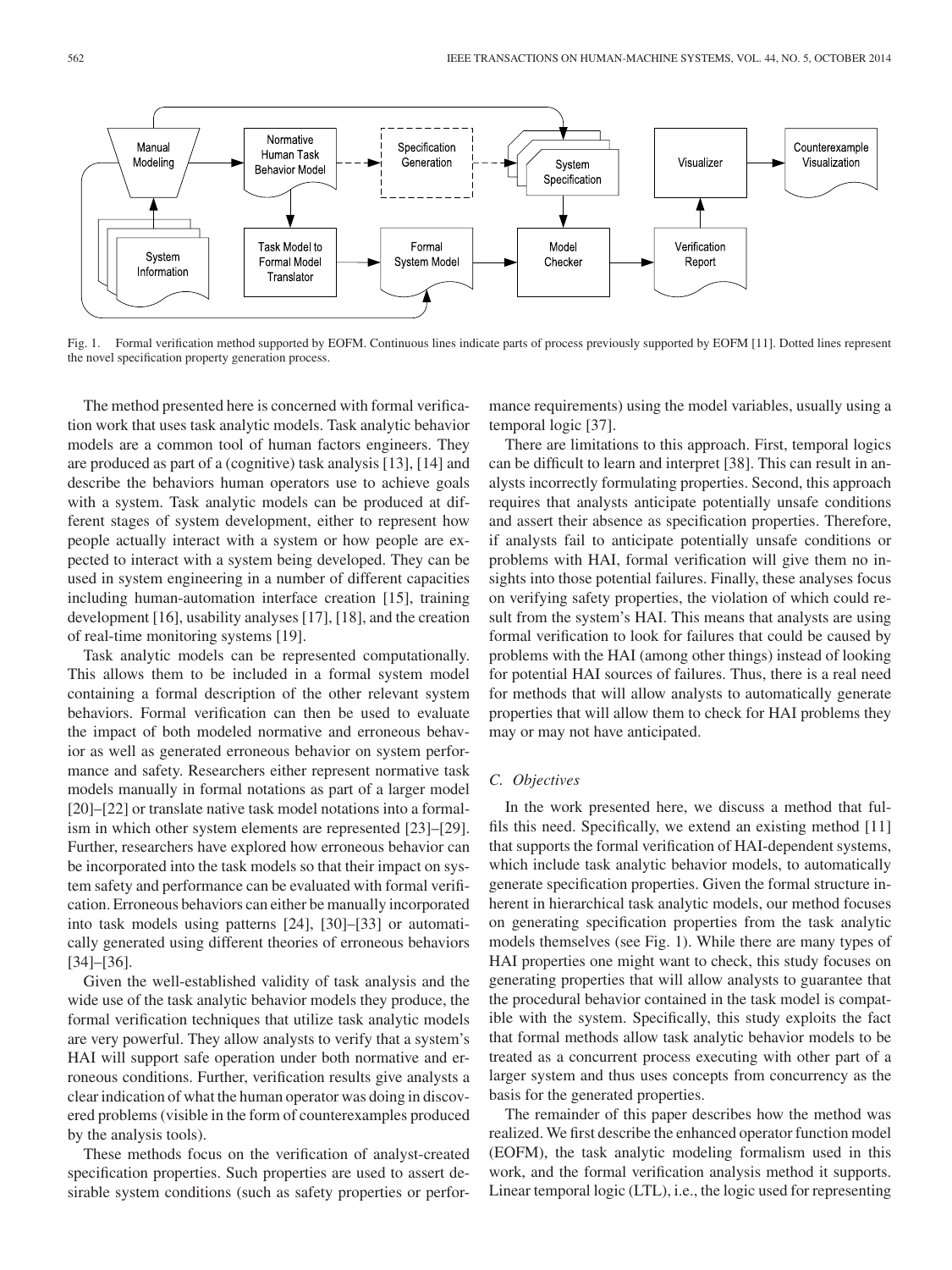

Fig. 2. Example of a task structure from an instantiated EOFM (there can be multiple task structure in a given EOFM) represented in EOFM's visual notation. In this task, an activity (*Activity*) with a precondition and completion condition decomposes into two subactivities using the ordered (*ord*) decomposition operator. *SubActivity1* has both a precondition and completion condition and decomposes into a single action (*Action1*). *SubActivity2* has a repeat condition and also decomposes into a single action (*Action2*).

generated specification properties, is also described. We then show how concepts from computation can be used with EOFM to generate specification properties capable of finding problems with HAI. We present a simple application of a pilot performing the before landing checklist of an aircraft to demonstrate the use of our approach. Finally, we discuss our results and avenues of future research.

# II. MODEL CHECKING HUMAN–AUTOMATION INTERACTION WITH THE ENHANCED OPERATOR FUNCTION MODEL

EOFM [29] is an XML-based human task modeling language, derived from the operator function model (OFM) [39], specifically designed to allow task analytic human behavior to be evaluated with formal methods. EOFMs are hierarchical representations of goal driven activities that decompose into lower level activities, and finally, atomic actions. A decomposition operator specifies the temporal relationships between, and the cardinality of the decomposed activities or actions (when they can execute relative to each other and how many can execute). In the application presented here, only the *ord* operator (which asserts that activities or action must execute in a specific order) is used.

EOFMs express strategic knowledge explicitly as conditions on activities. Conditions can specify what must be true before an activity can execute (preconditions), when it can repeat (repeat conditions), and what must be true when it completes execution (completion conditions).

EOFMs can be represented visually as tree-like graphs [40] (see Fig. 2). Actions are rectangles and activities are rounded rectangles. An activity's decomposition is presented as an arrow, labeled with the decomposition operator, that points to a large rounded rectangle containing the decomposed activities or actions. Conditions (strategic knowledge) on activities are represented as shapes or arrows (annotated with the condition's logic) connected to the activity that they constrain. The form, position, and color of the shape are determined by the type of condition. A precondition is a yellow downward-pointing triangle; a completion condition is a magenta upward-pointing triangle; and a repeat condition is an arrow recursively pointing to the top of the activity.

EOFM has formal semantics that specify how an instantiated EOFM model executes (see Fig. 3). Each activity or action has one of three execution states: waiting to execute (*Ready*), executing (*Executing*), and done (*Done*). An activity or action transitions between each of these states based on its current state; its start condition (*StartCondition*—when it can start executing based on the state of its immediate parent, its parent's decomposition operator, and the execution state of its siblings); its end condition (*EndCondition*—when it can stop executing based on the state of its immediate children in the hierarchy and its decomposition operators); its reset condition (*Reset*—when it can revert to *Ready* based on the execution state of its parents); and, for an activity, the activity's strategic knowledge (the *Precondition*, *RepeatCondition*, and *CompletionCondition*). See [29] for more details.

EOFM supports formal verification as follows. Analystcreated EOFM task models are automatically translated [29] into the language of the Symbolic Analysis Laboratory (SAL)  $[41]$  using the EOFM formal semantics.<sup>1</sup> The transitions associated with activity or action execution states are represented as guarded, asynchronous transitions in a single module. The translated EOFM is then integrated into a larger system model (created manually in the model checker's formalism) using asynchronous composition. A defined architecture allows for a distinction to be made between the human task, mission goals, human–automation interface, automation, and environment [11], [28] in the formal model. A coordination handshake protocol is also employed that uses interleaving to support parallelism between modeled components (see [29] and [42] for more information about the translator). Formal verifications of manually created specification properties are performed on this complete system model using SAL's Symbolic Model Checker (SAL-SMC). Any produced counterexamples can be evaluated using EOFM's counter example visualizer [40].

The visualizer uses EOFM's visual notation to help analysts determine why a counterexample was produced. Each step from a counterexample is rendered on a separate page of a document. Each page represents the EOFM task structure executing in that step. The color of the activities and actions in the task indicate their execution state. Activities or actions whose execution state has changed since the previous step are highlighted. Additionally, before generating the visualization, analysts are able to categorize model variables (not associated with representing the human operator task) into categories based on EOFM's for-

<sup>&</sup>lt;sup>1</sup>Note that the details of the EOFM to SAL translator are beyond the scope of this paper. Please see [29] and [42] for more information on this subject.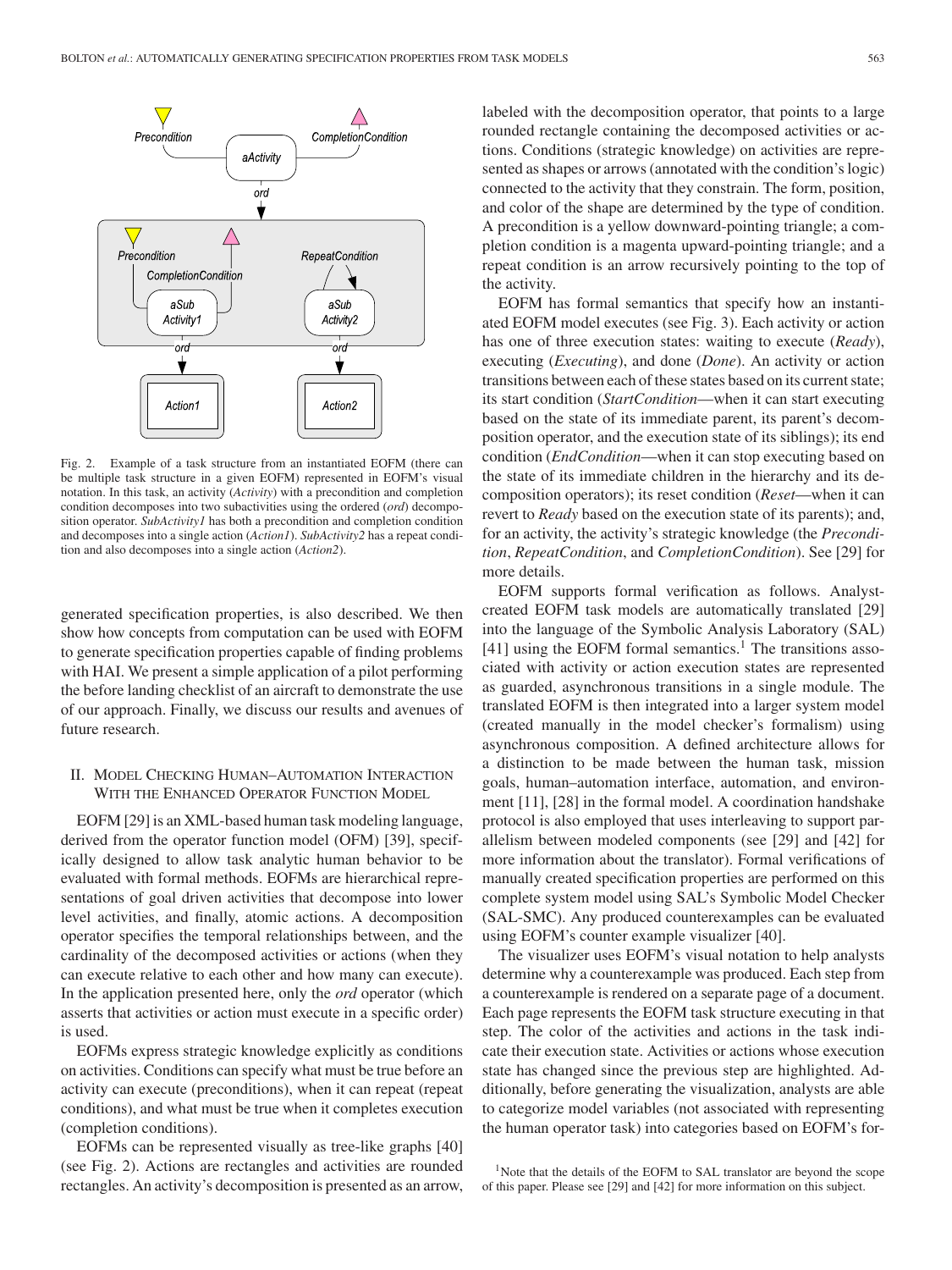

Fig. 3. Formal semantics of an EOFM activity's (a) and action's (b) execution state presented as finite state transition systems [29]. States are circles. Transitions are arrows between states labeled with Boolean expressions. An Arrow starting with a dot points to the initial state.

TABLE I LTL OPERATORS

| Operator | Usage                  | Interpretation                               |
|----------|------------------------|----------------------------------------------|
| Global   | $\mathbf{G} \psi$      | $\psi$ will always be true.                  |
| NeXt     | $\mathbf{X} \psi$      | $\psi$ is true in all of the next states.    |
| Future   | $\mathbf{F} \psi$      | $\psi$ is eventually true in a future state. |
| Until    | $\phi \mathbf{U} \psi$ | $\phi$ will be true until $\psi$ is true.    |

*Note*.  $\phi$  and  $\psi$  are propositions about either a state or path (a valid temporally ordered sequence of states) in the model that evaluate to true or false.

mal modeling architecture: environment, automation, human– automation interface, human mission, and other. Then, on each page of the generated visualization, each variable is displayed with its value under its corresponding category. Variables whose values changed from the previous step are highlighted. See [40] for more information.

# III. LINEAR TEMPORAL LOGIC SPECIFICATION

Because the formal verification method supported by EOFM (see Fig. 1) uses SAL's symbolic model checker, specification properties must be asserted using LTL. LTL uses propositional variables, Boolean logic operators  $(\wedge, \vee, \neg, \Rightarrow, \Leftrightarrow, =, \neq, \leq, >)$ etc.), and temporal operators (see Table I) to assert properties about all paths through a model [10].

Because LTL can only be used to specify properties about all paths through a model, it cannot be used to positively assert the existence of a desirable system condition that may not exist on all paths (it cannot assert that something is true in at least one path through a model). Thus, to conduct an existence proof with a model checker that uses LTL specifications, a negative assertion must be used. Let  $\phi$  represent a temporal logic proposition that we want to prove exists in a system. Using LTL, we can use the specification

$$
\mathbf{G}\neg(\phi) \tag{1}
$$

to assert that  $\phi$  should never be true in all paths through the model. If we use a model checker to check (1) against a system model, it will return true if  $\phi$  is never satisfied. However, if  $\phi$  does exist, the model checker will return a counterexample illustrating how  $\phi$  was realized. This trick will be used in specification property generation, where both positive (where the specification asserts the existence of the desirable property) and negative (where the specification asserts the absence of the desirable property) specifications will be used.

# IV. SPECIFICATION GENERATION

The computational nature of the EOFM allows one to reason about the execution of task behavior as it interacts with other system elements. Thus, this work focuses on concepts from computational concurrency and uses them to check for properties important for safe HAI design. In computational concurrency, analysts are concerned with a number of different problems [43]. We focus on two: reachability and the prevention of blocking. Reachability is concerned with ensuring that all parts of a concurrent system can be reached. It is important because all elements of a system should be relevant at some time during its execution. If they are not, there is likely something wrong with the implementation or the design of the system. A lack of blocking is also crucial because blocking states prevent a system from making progress towards its goals. Blocking conditions can include deadlock (where a system becomes stuck due to concurrent elements waiting on each other), livelock (where the system becomes stuck in a loop), or starvation (where a process is not able to acquire the resources it needs to satisfy its goals) [44].

These concepts are relevant to a system's HAI because an analyst can use them to reason about how a task model should be executed (performed) in relation to the other concurrent elements of a system. Reachability is of concern because every part of a human operator's task should be relevant in some situation during a system's operation. If not, there may be behaviors in the task model that are never relevant and thus never executed. This could indicate a problem with the task analysis, which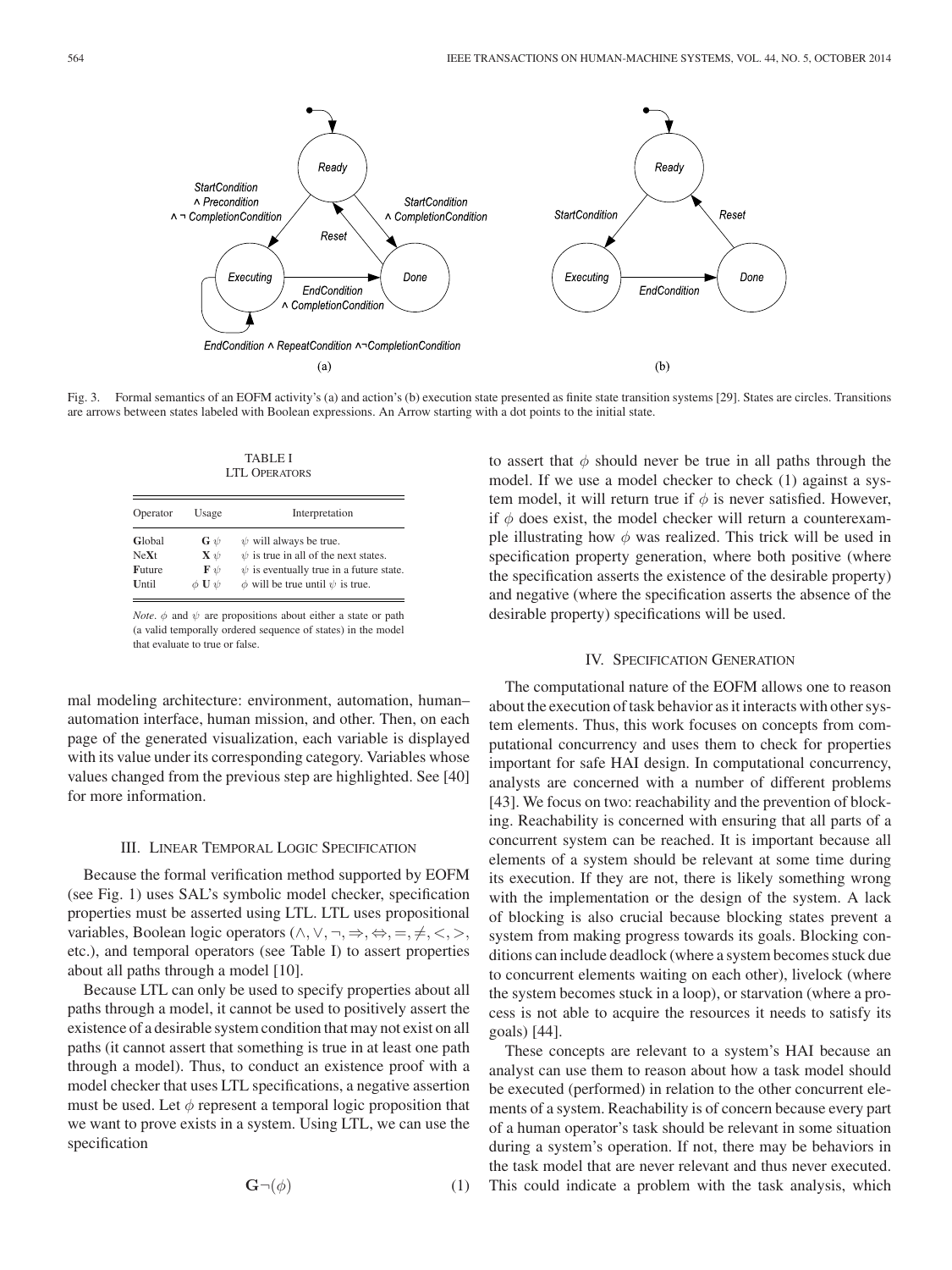could have far reaching design, training, and analysis implications given the importance of task analyses. It could also reveal a problem with the HAI that prevents desired task behaviors from being performed when they are supposed to. Such conditions are potentially dangerous because if the task model is used in the design of human training, such training would be deficient.

The absence of blocking from task models is also important for safe HAI [45]. From a task perspective, blocking can manifest in two general ways: either a task or tasks are blocked from completing (the task cannot be completed as described in the task model) or all human tasks are prevented from ever executing. Both blocking conditions are potentially problematic for HAI. If a task is not always able to be completed as specified, or the human operator finds him or herself in a situation for which they have no task knowledge, the human operator will have to go off task to fulfill his or her goals. Because such behavior is divergent, it is erroneous [46]. Further, if the divergent human behavior was not factored into system training or design, this could lead to unexpected or dangerous system operating conditions. Additionally, the presence of states that block the human from ever doing anything could represent unanticipated or unexpected system conditions that could produce mode confusion and/or automation surprise, which can be dangerous [47].

Thus, we want to ensure all of the following to guarantee that task models will never have problems executing:

- 1) Every part of a task should executable in some situation.
- 2) Tasks should always be able to finish executing.
- 3) There should never be a situation where no tasks can ever execute.

Ensuring all three of these should guarantee that there are no procedural issues with a system's HAI: every part of a task can be performed in its intended context; if a task is being performed, the human operator will always accomplish his or her goals; and the human will always be able to eventually interact with and achieve goals with the system.

EOFM's semantics (see Fig. 3) enable specification properties to assert qualities about the execution state of task models [48]. Thus, we can use computational concepts to automatically generate LTL specifications that assert all three of the above items and thus allow them to be checked formally.

# *A. Item 1: Coverage*

Item 1 can be addressed using the computational concept of coverage. A coverage criterion represents the extent to which elements of a computational structure are reachable [43]. In this work, we wanted to be able to check that every part of a task model's execution was reachable. For this, we utilized both state coverage and decision coverage. State coverage asserts that every state in a finite state machine should be reachable while decision coverage says that every transition in a finite state machine must be able to occur. Both state and decision coverage apply to EOFM task models through the execution state of its activities and actions (see Fig. 3). Thus, to ensure state coverage, the execution state of every activity and action must be reachable. For decision coverage to be satisfied, every transition between the execution states of every activity and

action must be able to occur. We can generate properties that will check for state and decision coverage by reasoning about the execution state of activities and actions using EOFM formal semantics (see Fig. 3).

To ensure that state coverage is satisfied, properties are generated to check that every activity and action in a task model is capable of reaching each of the three execution states (see Fig. 3). Because every activity and action automatically starts in the *Ready* state, there is no need to check that it is reachable. However, we must generate properties to specify that *Executing* and *Done* are reachable. Because these will be reachability properties, they must be asserted with the pattern from (1). To check that every activity and action in a task model can execute, we generate a property (called act executability) of the form shown in (2) (see Table II) for each activity or action in the task structure. To check that every activity or action can reach the *Done* state (a property we call act completability), we generate a property of the form in (3) (see Table II) for each activity and action. Since both act executability and act completability are negatively asserted, if the *Executing* and *Done* states are reachable, (2) and (3) will produce counterexamples when checked. If *Executing* and/or *Done* are **not** reachable, the model checker will return true.

To check for decision coverage, properties are generated to verify that every transition between activity and action execution states can occur. There are five possible transitions between activity execution states (there are three for actions; Fig. 3), and a specification property is generated to check that each is possible using a negative assertion. Thus, if a counterexample is generated when the property is checked, then the associated transition is possible. The ability of an action or activity to transition from *Ready* to *Executing* (a property called act startability) is asserted using (4). The ability of an activity to transition from *Ready* to *Done* was checked with the act skippability property (5). Act repeatability, the ability of an activity to transition from *Executing* to *Executing* via a repeat condition was asserted with (6). The ability of an activity or action to reset (transition from *Done* to *Ready*) was called act resetability and asserted with (7). Finally, the ability of an activity or action to transition from *Executing* to *Done*, was asserted using act finishability (8).

Note that act skippability (5) and act repeatability (6) are only relevant for activities because actions lack the associated transitions in their formal semantics (see Fig. 3). Further, act skippability is only applicable for an activity if it has a completion condition because one is required for the *Ready* to *Done* transition. Similarly, act repeatability is only appropriate when an activity has a repeat condition.

#### *B. Item 2: Starvation*

While knowing that all parts of a task can execute is useful, we also need to ensure that, once a task is executing, it will always finish (item 2). Computationally, this means that we never want task model starvation: a blocking condition where something is unable to gain the necessary resources to finish [44]. To check that a task will never starve, we generate a property called act inevitable completability (9) (see Table II) for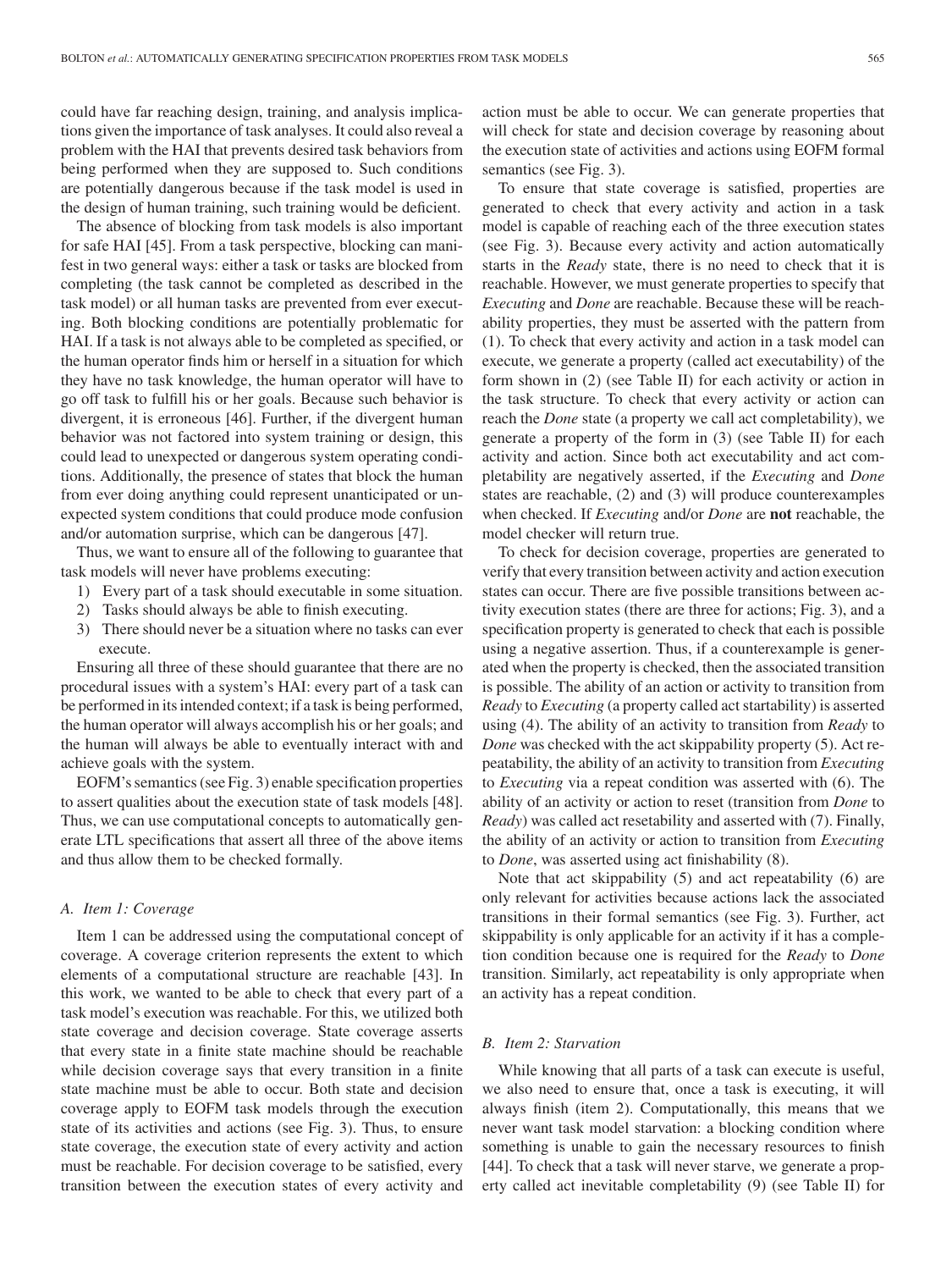| TABLE II                                                                 |
|--------------------------------------------------------------------------|
| TASK MODEL SPECIFICATION PROPERTY PATTERNS FOR MODEL CHECKING SYSTEM HAI |

| Name:<br><b>Description:</b><br><b>Formulation:</b><br><b>Interpretation of Confirmation:</b><br><b>Interpretation of Counterexample:</b><br>Name:  | Act Executability<br>A given activity or action should be able to execute.<br>$\mathbf{G} \neg (Act = Executing)$<br>$\times$ There are no conditions where $Act$ can ever execute.<br>$\sqrt{\ }$ There are conditions where $Act$ can execute.<br><b>Act Completability</b>                                                                                                                                                                                          | (2)  |
|-----------------------------------------------------------------------------------------------------------------------------------------------------|------------------------------------------------------------------------------------------------------------------------------------------------------------------------------------------------------------------------------------------------------------------------------------------------------------------------------------------------------------------------------------------------------------------------------------------------------------------------|------|
| Description:<br><b>Formulation:</b><br><b>Interpretation of Confirmation:</b><br><b>Interpretation of Counterexample:</b>                           | A given activity or action should be able to be done.<br>$\mathbf{G} \neg (Act = Done)$<br>$\times$ There are no conditions where $Act$ can ever be done.<br>$\sqrt{\ }$ There are conditions where $Act$ can be done.                                                                                                                                                                                                                                                 | (3)  |
| Name:<br><b>Description:</b><br><b>Formulation:</b><br><b>Interpretation of Confirmation:</b><br><b>Interpretation of Counterexample:</b>           | <b>Act Startability</b><br>A given activity or action should be able to transition from Ready to Executing.<br>$\mathbf{G} \neg (Act = Ready \land \mathbf{X} (Act = Executing))$<br>$\times$ There are no conditions where $Act$ will transition from Ready to Executing.<br>$\sqrt{\ }$ There are conditions where $Act$ can transition from Ready to Executing.                                                                                                     | (4)  |
| Name:<br><b>Description:</b><br><b>Formulation:</b><br><b>Interpretation of Confirmation:</b><br><b>Interpretation of Counterexample:</b>           | Act Skippability<br>A given activity or action should be able to transition from <i>Ready</i> to <i>Done</i> if it has a completion condition.<br>$\mathbf{G} \neg (Act = Ready \land \mathbf{X} (Act = Done))$<br>$\times$ There are no conditions where $Act$ will transition from Ready to Done.<br>$\sqrt{\ }$ There are conditions where $Act$ can transition from Ready to Done.                                                                                 | (5)  |
| Name:<br>Description:<br><b>Formulation:</b><br><b>Interpretation of Confirmation:</b><br><b>Interpretation of Counterexample:</b>                  | Act Repeatability<br>A given activity or action should be able to transition from <i>Executing</i> to <i>Executing</i> if it has a repeat condition.<br>$\mathbf{G} \neg((Act = Executive \land EndCondition) \land \mathbf{X}(Act = Executive \land \neg EndCondition))$<br>$\times$ There are no conditions where $Act$ will repeat.<br>$\sqrt{\ }$ There are conditions where $Act$ can repeat.                                                                     | (6)  |
| Name:<br>Description:<br><b>Formulation:</b><br><b>Interpretation of Confirmation:</b><br><b>Interpretation of Counterexample:</b>                  | <b>Act Resetability</b><br>A given activity or action should be able to transition from <i>Done</i> to Ready if it has a completion condition.<br>$\mathbf{G} \neg (Act = Done \wedge \mathbf{X} (Act = Ready))$<br>$\times$ There are no conditions where $Act$ will transition from <i>Done</i> to <i>Ready</i> .<br>$\sqrt{\ }$ There are conditions where $Act$ can transition from <i>Done</i> to <i>Ready</i> .                                                  | (7)  |
| Name:<br><b>Description:</b><br><b>Formulation:</b><br><b>Interpretation of Confirmation:</b><br><b>Interpretation of Counterexample:</b>           | Act Finishability<br>A given activity or action should be able to transition from <i>Executing</i> to <i>Done</i> if it has a completion condition.<br>$\mathbf{G} \neg (Act = Executive \land \mathbf{X}(Act = Done))$<br>$\times$ There are no conditions where $Act$ will transition from <i>Executing</i> to <i>Done</i> .<br>$\sqrt{\ }$ There are conditions where $Act$ can transition from <i>Executing</i> to <i>Done</i> .                                   | (8)  |
| Name:<br>Description:<br><b>Formulation:</b><br><b>Interpretation of Confirmation:</b><br><b>Interpretation of Counterexample:</b>                  | Act Inevitable Completability<br>Every activity or action that is executing must eventually finish.<br>$\mathbf{G}((Act = Executive) \Rightarrow \mathbf{F}(Act \neq Executive)$<br>$\sqrt{Act}$ can always finish executing.<br>$\times$ There is a least one condition where $Act$ can never finish executing.                                                                                                                                                       | (9)  |
| <b>Property Name:</b><br>Description:<br><b>Formulation:</b><br><b>Interpretation of Confirmation:</b><br><b>Interpretation of Counterexamples:</b> | <b>Task Liveness</b><br>There should never be a situation where no activity can ever execute.<br>$\mathbf{G} \neg (\mathbf{F}(\mathbf{G}(\textcolor{red}{\bigwedge}\hspace{-0.1cm} \substack{\forall \textit{RootActivity} \\ \textit{Act} \in \textit{RootActivity}} \textit{Act} \neq \textit{Executiong})))$<br>$\checkmark$ There is never be a situation where no activity can ever execute.<br>$\times$ There is a situation where no activity can ever execute. | (10) |

*Note.* Equation numbers in the table continue from the equation numbers in the text. Act represents the execution state of a given activity or action. RootActivities represents the set of all top level activities. A  $\checkmark$  and  $\times$  indicate if the associated verification outcome is desirable or undesirable respectively.

each activity and action. This asserts that, when the act is executing, it must eventually finish. Because act inevitable completability is asserted positively, a model checker will return true if it is satisfied. Otherwise, a counterexample will illustrate how a state or cycle was reached from which the associated act could not stop executing.

# *C. Item 3: Liveness*

Inevitable completability properties will allow an analyst to check that a system is not blocking a task from completing. However, it will not allow analysts to discover if the human operator is prevented from ever interacting with the system (from

ever performing a task). Thus, we also want to check that the system itself never blocks the human operator from performing any tasks (item 3). From a computational perspective, this means we want to ensure liveness: that something desirable will always eventually happen [10]. Put another way, we want to ensure that there are no blocking states where tasks cannot execute. To check this, we again create properties that reason about the execution state of EOFM activities. This generated property, which we call task liveness, takes the form shown in (10) (see Table II). This asserts that it should never be true that the model will reach a future state where all of the root activities in an EOFM (the topmost activities of each task structure) never execute. Task liveness is asserted positively. Thus, a model checker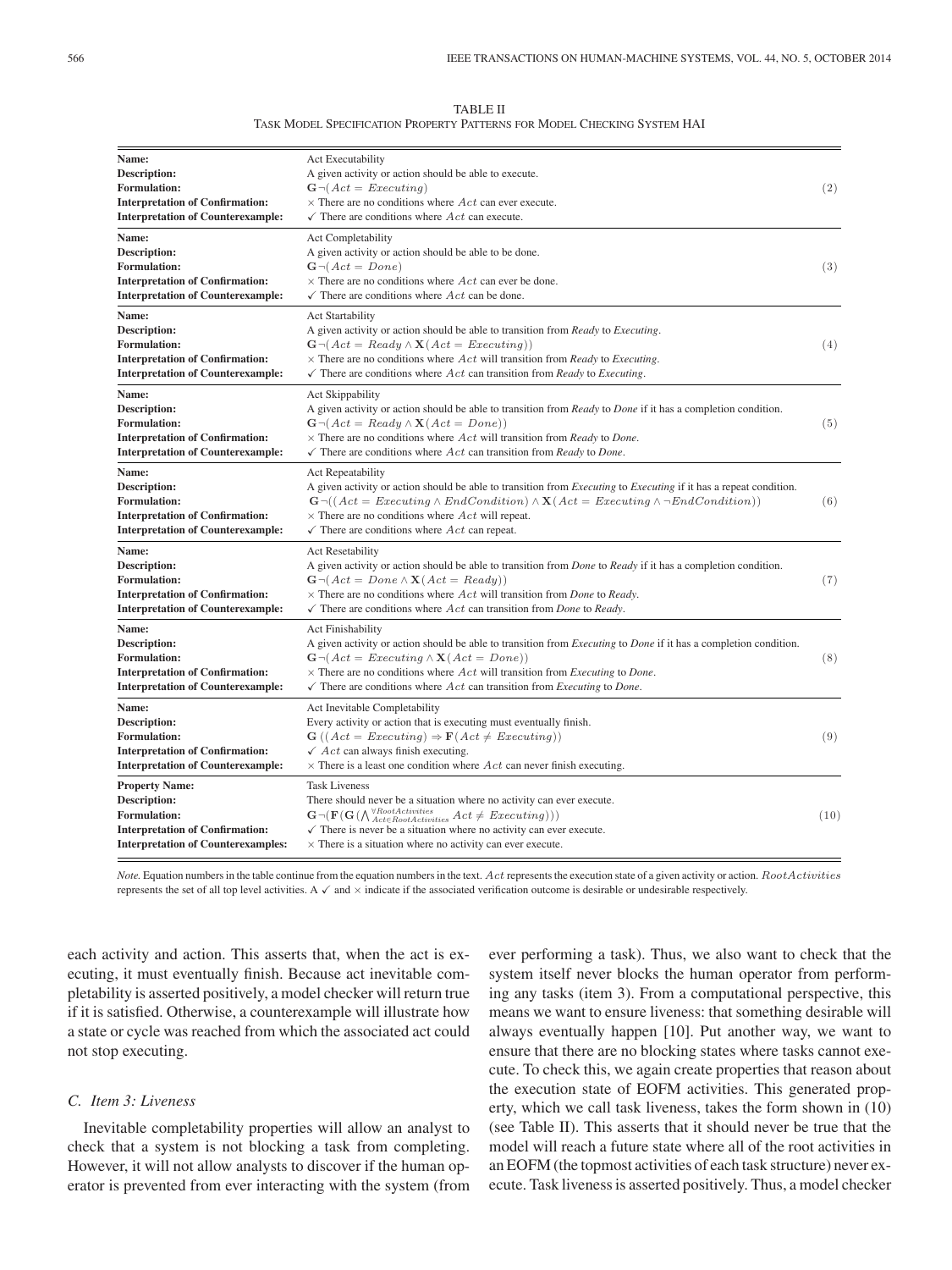will return a confirmation if it is satisfied. Otherwise, a counterexample should show how a violating livelock or deadlock state was reached.

#### *D. Accounting for Uninteresting States*

In checking act inevitable completability and task liveness, it is conceivable that the model checker will identify states where either is violated in ways uninteresting to analysts. For example, a model may have an "end state" at or after which the properties are not be important. To accommodate this, the analyst will need to check modified forms of these properties. To do this, an analyst can manually reformulate (9) or (10) as

$$
\psi \Rightarrow \left(\bigwedge_{\phi \in \Phi}^{\forall \Phi} \neg \phi\right) \tag{11}
$$

where  $\psi$  is the original specification, and  $\Phi$  is the set of expressions representing states an analyst wishes to exclude.

# *E. Implementation*

The EOFM to SAL translator was modified to automatically generate all of the properties from Table II for use in model checking with SAL.

#### *F. Property Relationships and Interpreting Verification Results*

If all of the generated properties produce the expected verification results, the relationships between the properties are such that the system's HAI is guaranteed to be well designed for the procedural behavior contained in the EOFM. Specifically, the properties collectively ensure that: every part of a task is relevant and doable in some situation (2)–(8); once a task is being performed, its goals will always be accomplished (9); and the human operator will always be able to eventually interact with the system (10).

However, should properties be violated, the interrelationships between properties may make result interpretations difficult. Thus, the following describes how verification results can be examined to identify the source of discovered problems.

*1) Task Liveness:* The verification results of a task liveness property (10) is probably the easiest to interpret because there will only be one such property for a given model and it is asserted positively. Thus, if task liveness is not satisfied, the model checker will produce a counterexample. EOFM's counterexample visualizer [40] can then be used to diagnose why the failure occurred. Task liveness is different from act inevitable completability in that task liveness checks situations where tasks cannot be performed, while act inevitable completability detects situations where tasks cannot be finished. Task liveness is also different from the coverage-based properties in that the latter check that there is at least one situation where each part of a task can execute. As such, even when the coverage-based properties are satisfied, there could be system states where no tasks can execute.

*2) Act Inevitable Completability:* Like task liveness, act inevitable completability (9) is asserted positively. Thus,

violations will produce counterexamples that can be analyzed using the visualizer [40]. Unlike task liveness, there are multiple act inevitable completability properties. Given the hierarchical nature of EOFM and the fact that inevitable completability properties are generated for each activity and action, it is possible that a single problem will result in multiple failures of inevitable completability specifications. Given the nature of EOFM's formal semantics, the failure of a given action or activity to complete will inherently prevent the activity, from which it is decomposed, from completing its execution. Thus, if multiple failures occur in a given task structure, analysts should find the failure (or failures) that occurs for the act that is the lowest in the task's hierarchy and focus their evaluation there. As failures of inevitable completability are addressed, the model can be iteratively reverified against all of the inevitable completability properties until all of the discovered problems have been eliminated.

There are also two features of act inevitable completability that analysts should consider when interpreting results. Firstly, because these properties use the implication operator  $(\Rightarrow)$ , they can be vacuously true. This means that, for a given activity or action Act, if  $Act = Executive$  is never true, Act's inevitable completability property will verify to true. Thus, it is critical that analysts check Act's act executability property to ensure that an affirmative verification of Act's inevitable completability property is not caused by vacuity. Secondly, act completability can be satisfied (produce the desired counterexample) without satisfying act inevitable completability and, due to vacuous truth, act inevitable completability can be satisfied without act completability being satisfied. Thus, it is important that analysts check both.

*3) Coverage-Based Properties:* Because the coveragebased properties (2)–(8) are asserted negatively, they will produce a confirmation from the model checker when they fail. Thus, additional care must be taken in interpreting their verification results. The following sections discuss each of the coverage-based property types and describe how the interrelationships between them can be used to interpret model checker outputs. In all cases, it is assumed that there are no problems with a given act's start, end, and reset conditions. This is because these are implemented by the EOFM to SAL translator [29] and have been validated to be working as intended [42].

*a) Act executability:* If an act executability property (2) fails to return a counterexample, this can imply one of two things. The act may never have a chance to execute because another activity or action is preventing it from being reached. Alternatively, if the act is an activity, its strategic knowledge may be over constraining when it can execute. Thus, an analyst should first look at the other checked properties to see if an activity or action that must execute before the given act is either incapable of executing or completing. Otherwise, the analyst should check act startability.

*b) Act completability:* A failure of act completability (3) (a failure to produce a counterexample) could occur because: the act in question can never execute, it has a descendent that is blocking its execution from completing, or its completion condition is never satisfied. The first condition can be checked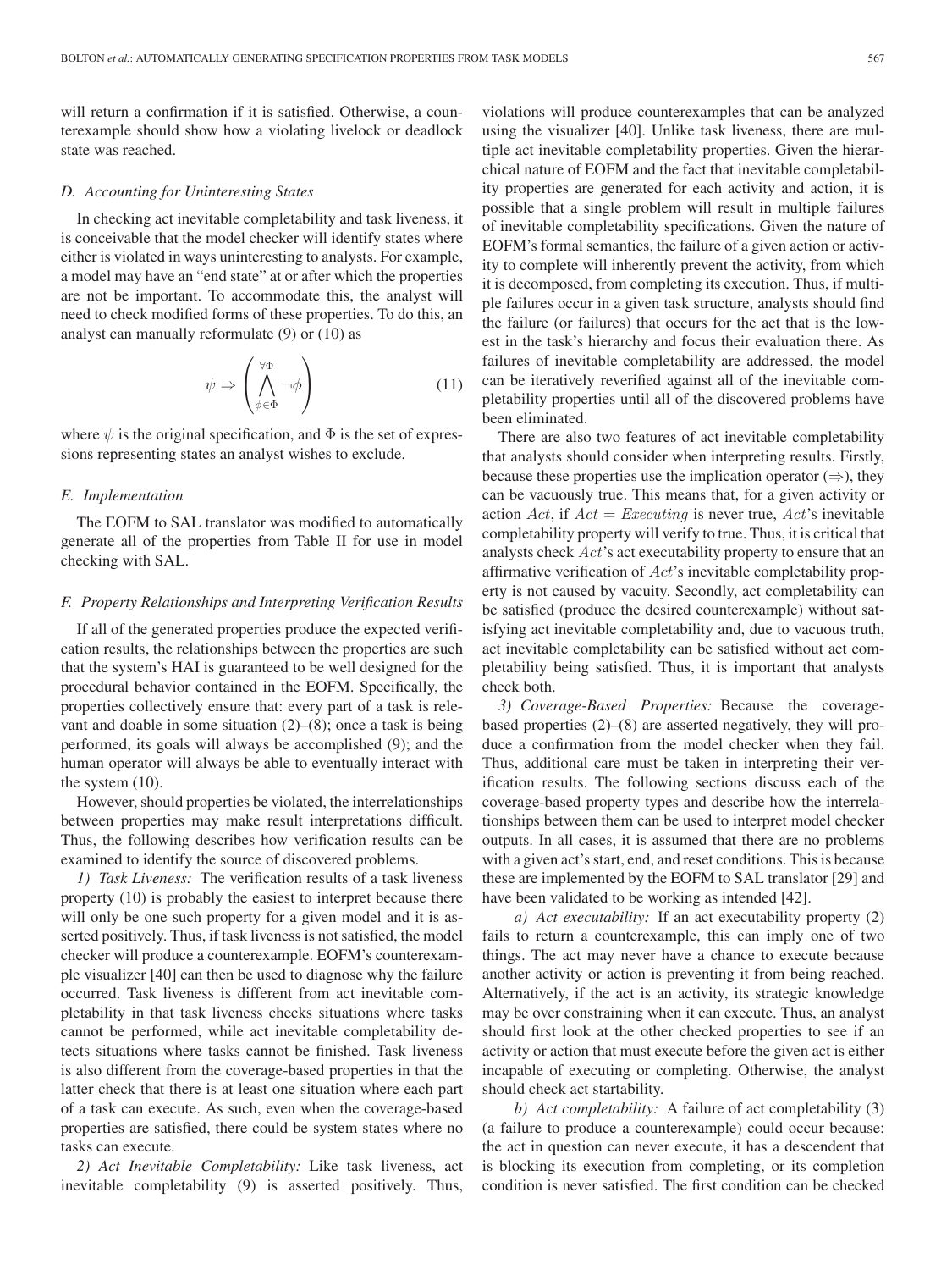by evaluating the act executability, the second by evaluating the act executability and act completability of the act's descendants, and the third by evaluating act finishability.

*c) Act startability:* If act executability fails (does not produce a counterexample), act startability (4) will invariably fail as well. If the analysis of the act executability indicates that the failure lies with the given act, then a failure of act startability will indicate that the precondition of the act is never satisfied or that the completion condition is always satisfied when the precondition is satisfied (see Fig. 3).

*d) Act skippability:* If an act is not skippable (5), the act's completion condition will never be satisfied when it is in the *Ready* state. It will be at the analyst's discretion to determine if he or she cares that the act is not skippable.

*e) Act repeatability:* An unrepeatable act (6) is one in which the repeat condition is never satisfied.

*f) Act resetability:* Act resetability (7) will be violated for a given act when an activity it descends from fails to reset or repeat. Thus, for diagnostics, an analyst should look for failures of act resetability and act repeatability for activities the act descends from. Note that a failure of a top level activity to reset will never occur unless the analyst specifically modifies the formal model to produce such behavior [42].

*g) Act finishability:* Act finishability (8) can fail based on the execution of other acts the same way that act completability can. However, if the failure has been isolated to the given act, a failure of act finishability will indicate that the act's completion condition can never be satisfied.

# V. APPLICATION

To illustrate how this method can be used to find problems in an HAI-dependent aerospace system, we present an application: a pilot attempting to perform the before landing checklist (a slightly modified version of a model previously discussed in [49]). In this application, a pilot is performing an instrument approach where he or she is navigating the aircraft to the runway using vertical guidance (the glide slope). The vertical position of the aircraft relative to the glideslope is displayed with a moving diamond on the glideslope indicator. When the aircraft is nearing the glideslope, the diamond becomes "alive", moving towards the center of the display. The diamond will first pass through the "two dot" and then the "one dot" positions. When the aircraft is on the glideslope, the diamond is at the capture position.

To land safely, the pilot performs the before landing checklist [50]: 1) the ignition must be set to override to allow for engine restart should it quit; 2) the landing gear must be down; 3) the spoilers should be armed; and 4) the flaps should be extended to the appropriate flap setting (first 25◦ and then 40◦) to slow the aircraft and prevent stalling.

Spoilers are retractable plates on the wings that, when deployed, slow the aircraft and decrease lift. A pilot can arm the spoilers for automatic deployment using a lever. If spoilers are not used, the aircraft can overrun the runway [51]. If deployed too early, the aircraft loses lift and could have a hard landing [52]. Premature deployment can occur due to mechanical issues. Arming the spoilers before the landing gear has been

lowered, before the landing gear doors have fully opened, or during landing can result in automatic premature deployment [50]. For these reasons, pilots wait to arm the spoilers until after the landing gear has been deployed and the landing gear doors have completely opened (in our example, this can take between 10 and 18 s due to variability in the condition of the hydraulic system).<sup>2</sup>

# *A. Task Modeling*

The task behavior for performing the before landing checklist was instantiated as an EOFM (see Fig. 4). This task model assumes the pilot can observe the value of all of the following: the glideslope indicator (*GSIndicator*), the ignition indicator light (whether or not the ignition has been overridden; *IgnitionLight*), the angle of the aircraft's flaps via the flaps gauge (*FlapsGuage*), if the landing gear is down (*ThreeGearLights*), and if the landing gear doors are opening (*GearDoorLight*).

If the ignition light is OFF, the pilot can override the ignition (*aOverrideIgnition*) before the glideslope indicator is alive. Once it is alive and the three gear lights are off, the pilot can then deploy the landing gear (*aDeployLandingGear*). At a glideslope indicator reading of one dot, the pilot can set the flaps to 25◦. The spoilers can be armed (*aSetSpoilers*) if the spoiler indicator and landing gear doors lights are off. At the capture position, the flaps can be set to 40◦ (*aSetFlaps40*).

This model was converted into SAL's input language using the translator [29], and the properties form Table II were automatically created using the newly added automatic specification generation feature. While the original XML instantiation contained 92 lines of XML markup, the translated version contained 184 lines of SAL code. This raw translated version was slightly modified to ensure that the formal system model never reached a deadlock state, erroneously reset when the model reached its end state (when the aircraft was descending to the runway), or could produce any undesired infinite loops.

The specification generation process produced 72 properties. Sixty properties represented the different reachability properties associated with coverage (act executability, completability, inevitable completability, startability, skippability, resetability, and finishability) for each activity and action in the task model. Eleven act inevitable completability properties were produced, one for each activity and action. Finally, one property representing task liveness was created.

#### *B. Modeling the Rest of the System*

To complete the formal system model, formal representations were created for the system operational environment, the aircraft's automation, and its human–automation interface. Note that these were created directly in the model checker's formal notation [41] and are, for the sake of readability, presented here as finite state transition systems.

<sup>&</sup>lt;sup>2</sup>Spacial constraints prevent a more thorough description of this application. Additional information can be found in [49]. A full listing of the instantiated EOFM and complete formal model with generated properties can be found at http://fhsl.eng.buffalo.edu/resources/.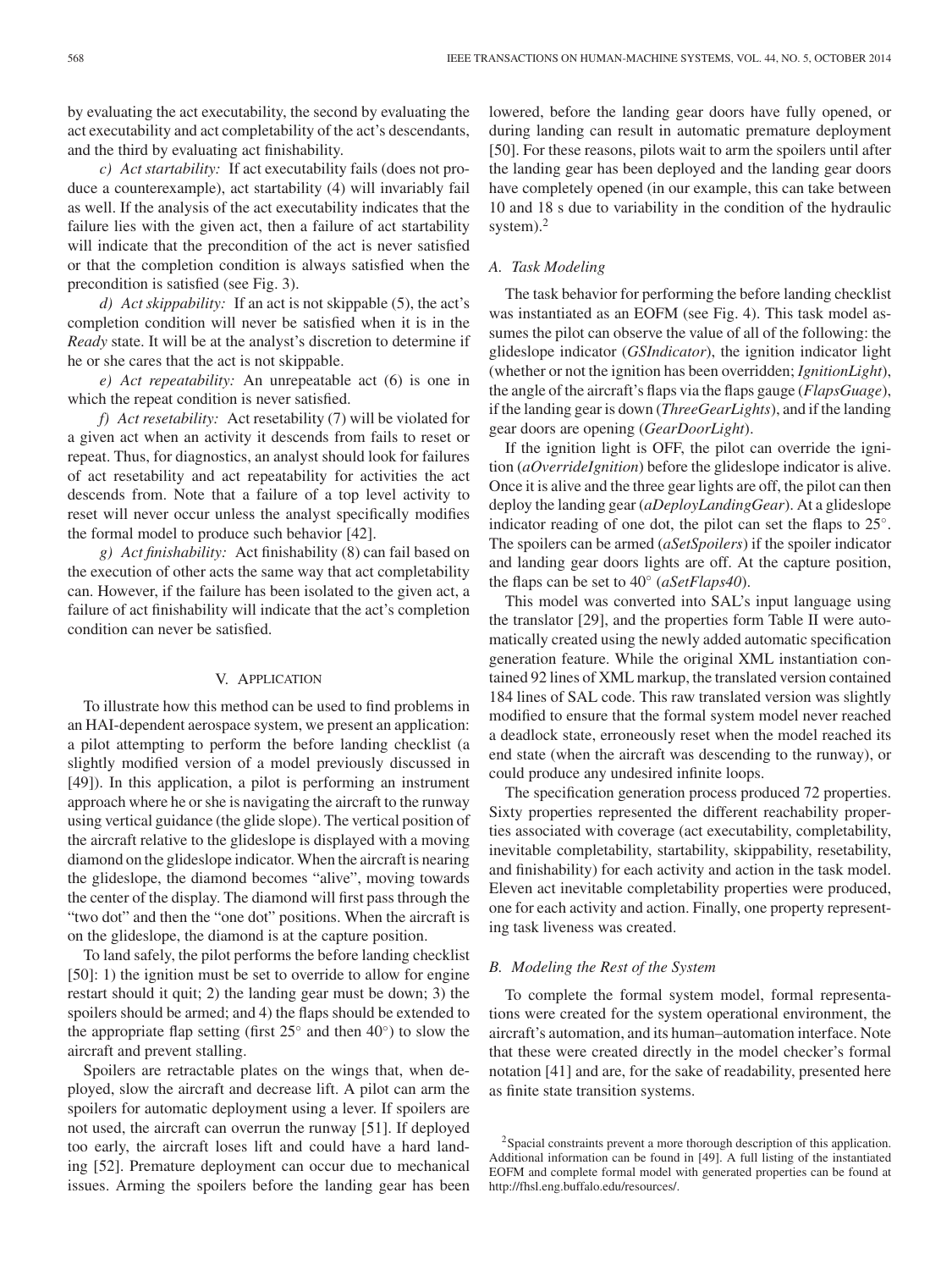

Fig. 4. Visualization of the EOFM task model for the before landing checklist [49].



Fig. 5. *Position* of the aircraft relative to the glideslope, where distance is measured in seconds.

*1) Environment:* The system's operational environment was represented abstractly as the relative distance (*Position*) of the aircraft from the capture position on the glideslope (see Fig. 5). The aircraft starts at a position where the glideslope diamond is not alive. The aircraft proceeds to the capture position and begins to descend on the glideslope, a process that will take 18 s. Thus, the relative position of the aircraft from the initial position is discretized into integer values (0 to 18) where the aircraft passes from one value to the next in 1 s. The model was set to meet a dedicated end state when it starts to descend (at position 18, the end state of the model).

*2) Automation:* The formal model of the device automation (see Fig. 6) represented the functionality of the aircraft's ignition, landing gear, spoilers, and landing gear doors. In the models the ignition starts out not in override, the landing gear starts out undeployed, the spoilers unarmed, and the landing gear doors closed. The state of these properties could change in response to human actions received from the human–device interface or other environmental or internal system conditions. While most changes to pilot actions were effectively instantaneous (taking less than a second) landing gear doors would take between 10 and 18 s to fully transition from closed to open after landing gear deployment was initiated.

#### *C. Human–Automation Interface*

The formal model of the human–automation interface (see Fig. 7) represented the state of the flightdeck controls and indicator lights associated with arming the spoilers, the landing gear doors, the landing gear, the flaps, the glideslope indicator, and the ignition. The human-automation interface would receive human actions (flipping the ignition switch, pulling the landing gear lever, setting the flaps, and arming the spoilers) and have them affect the behavior of the automation. As the state of the automation and environmental variables changed, the indicators associated with the ignition (*IgnitionLight*), spoilers (*SpoilerIndicator*), landing gear doors (*GearDoorLight*), landing gear (*ThreeGearLights*), flaps (*FlapsGuage*), and glideslope indicator (*GSIndicator*) would update to reflect these changes.

# *D. Expected Results*

All of the coverage-based properties were expected to produce the desired result (a counterexample) with two exceptions. Because the task model was modified to avoid a reset, all of the act resetability properties were expected to verify to true (indicating that the all of the activities and actions would never reset). Additionally, because the pilot was expected to perform all of the activities and actions to ensure that the aircraft was ready for landing, all of the act skippability properties were expected to verify to true (indicating that none of the activities were skippable). All of the act inevitable completability properties and the task liveness property were expected to produce the desired result (verify to true).

# *E. Formal Verification Results*

Formal verification was performed on a PC workstation running Linux Mint 14 with a quad-core, 3.3-GHz Intel XEON processors and 64 gigabytes of RAM. Using SAL's symbolic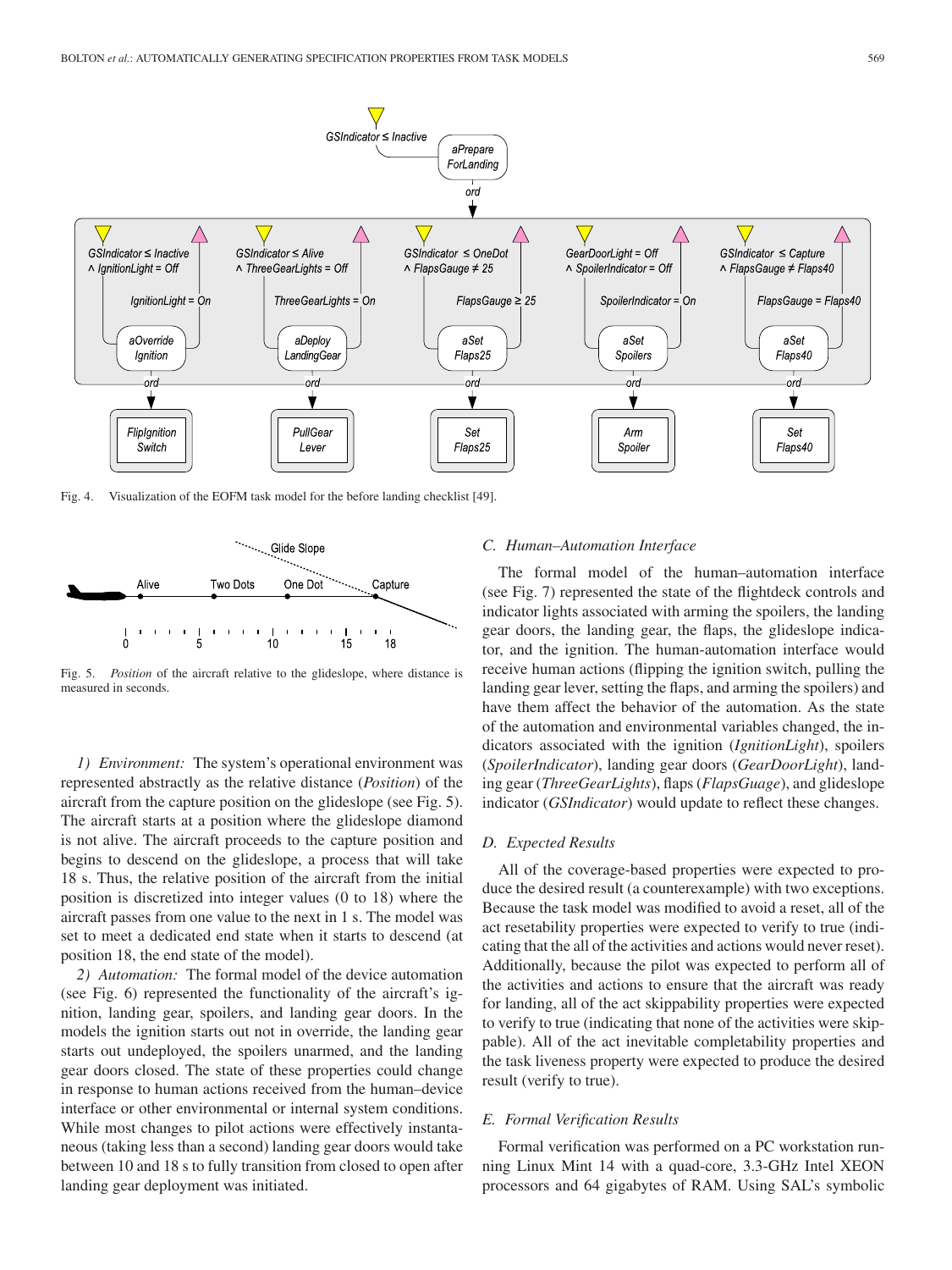

Fig. 6. State transition representation of the formal model of the system's automation. (a) Landing gear. (b) Spoilers. (c) Flaps. (d) Landing gear doors, where the number on the opening states indicates how long, in seconds, it takes for the landing gear to open. In the presented model, the doors can take between 10 and 18 s to open (note that the transition to *Open* takes 1 s to occur).



Fig. 7. State transition representation of the human–automation interface's formal model. (a) Glideslope indicator. (b) Ignition switch. (c) Ignition light. (d) Landing gear lever. (e) Three landing gear lights. (f) Gear doors light. (g) Flaps gauge. (h) Spoiler arming lever. (i) Spoiler indicator light.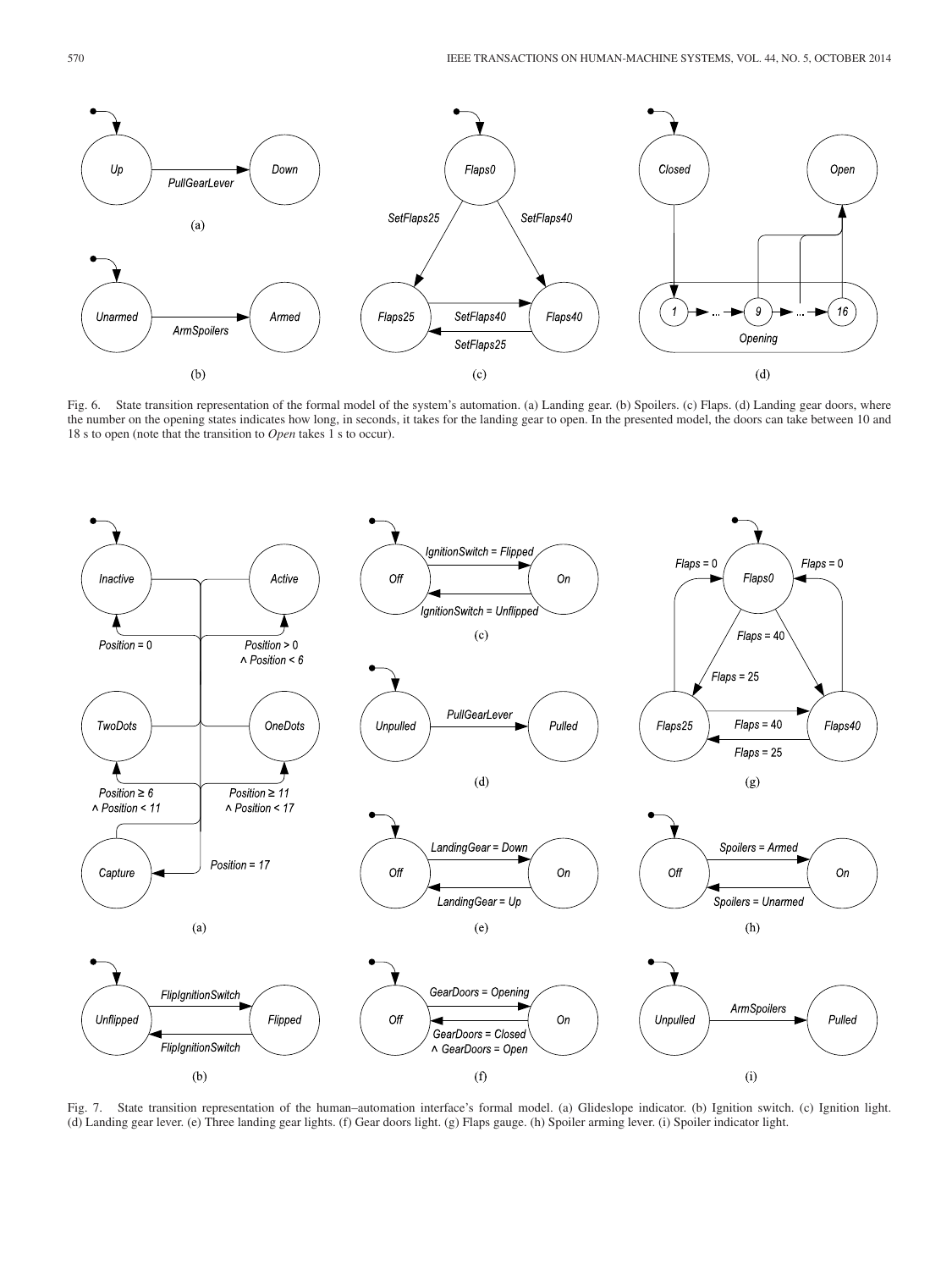model checker, it took 22.21 s of total execution time to verify all 72 generated properties with 1535 listed as the maximum number of visited states for a single verification.

For all but four of the generated properties, the expected verification results were obtained. Every coverage-based specification property produced the expected result indicating that, for all but act resetability and act skipability, every part of the task model (see Fig. 4) and its associated transitions between execution states was reachable. However, three of the act inevitable completability properties did not evaluate to true indicating that, for *aSetFlaps40*, *aSetSpoilers*, and *aPrepareForLanding*), there were states where they would never finish executing. Further, the one task liveness property also produced a counterexample, the undesired outcome.

Examining the counterexamples for the failures of act inevitable completability (using the EOFM counterexample visualization [40]) revealed a common problem. In all three, the landing gear doors took between 16, 17, and 18 s to fully deploy. This appeared to create a situation where the aircraft would start descending (the end state for the model) having just performed the action for setting the flaps to 40◦ (for the *aSetFlaps40* property) or arming the spoilers (for the *aSetSpoilers* property). For the failure of *aPrepareForLanding*'s property, the aircraft started descending before the pilot could arm the spoilers.

All three of these properties failed because the model reached the end state before all the necessary activities could finish executing. More importantly, all of these failures constitute serious problems for the safe operation of the aircraft. In all of them, the aircraft reaches the capture position without having the flaps properly set. This could result in the aircraft going too fast as it starts to descend [53]. The failure of *aSetSpoilers*' property illustrates a situation where spoilers are armed while the aircraft is just starting to descend, a condition that could lead to premature spoiler deployment [50]. Finally, the counterexample associated with *aPrepareForLanding*'s property revealed a situation where the aircraft did not have its spoilers armed as it started to descend. If unnoticed by the pilot, this could lead to the aircraft overrunning the runway [51] or accidental premature deployment [52].

# *F. Design Exploration*

To test whether these failures were the result of the delay in the opening of the landing gear doors, the delay was iteratively reduced between multiple verification runs to see if there was a minimum delay that would remove these failures from the model. When the delay was 14 s or less, all three of these properties returned the desirable verification outcomes.

Finally, an examination of the counterexample associated with the failure of the task liveness specification revealed that no tasks would ever execute once the aircraft reached the capture position. This is not surprising given that this constituted the end state of the model. Thus, to ensure task liveness held in all other states, we used the pattern shown in (11) to create the specification

$$
\mathbf{G} \neg (\mathbf{F}(\mathbf{G}(aPrepareForLanding \neq Executive)))
$$
  
\n
$$
\Rightarrow \neg (Aircraft Position = EndPosition).
$$
 (12)

When this was checked, it verified to true. This indicated that the pilot would always be able to perform a task in all but the artificial end state of the model.

# VI. DISCUSSION

In the work presented here, we extended the formal verification method supported by EOFM with a novel means of generating specification properties from task models (see Fig. 1). By exploiting its computational representation of task models, the method is capable of detecting if parts of task models are never used, if there are situations where a task cannot be completed, and if there are times where no tasks can ever be performed; all properties indicative of problems with HAI. The automatic nature of the method is also advantageous in that: 1) there is no risk of specification properties being manually misformulated; 2) analysts need not anticipate all of the HAI problems associated with the generated properties to check for them; and 3) specification properties are represented in terms of the task models and thus detect problems with the system's HAI rather than specific failures that can arise from the HAI.

The utility of the method was demonstrated with a realistic example: a pilot performing a before landing checklist. In this application, several problems with HAI were discovered and the results of the analysis were used to investigate the source of the failures. Impressively, the method discovered the problems associated with the pilot not adjusting the aircraft's flaps in time, something not discovered in previous analyses [49].

It is important to note that the method is still compatible with the traditional verification analyses supported by EOFM [11], [28], [29], [34], [48], [49]. Thus, if an analyst has specific system safety conditions that he or she wants to check, that option is still available.

Despite its successes, the method does have some limitations, listed below, that should be addressed in future work.

# *A. Additional Applications*

Although simple, the application presented here illustrates how our method could be used to find unanticipated problems with HAI. However, the application does not cover all of the different issues that can arise during HAI. Further, the primary issue (the timing of the aircraft's doors and its impact on spoilers) was known a priori. Thus, different problems are likely to be discovered when the method is applied to other realistic systems with or without known HAI issues. Future work should explore how the method can be applied to different human interactive systems to develop a more comprehensive understanding of its strengths and weaknesses.

#### *B. Methodological Considerations*

*1) Use in Design and Analysis:* Formal verification is not widely used in the design and analysis of human-automation interactive systems. This will limit the use of the presented method in the immediate future. This lack of use is partially due to the challenges associated with learning and interpreting formal methods [38]. EOFM and the presented methods are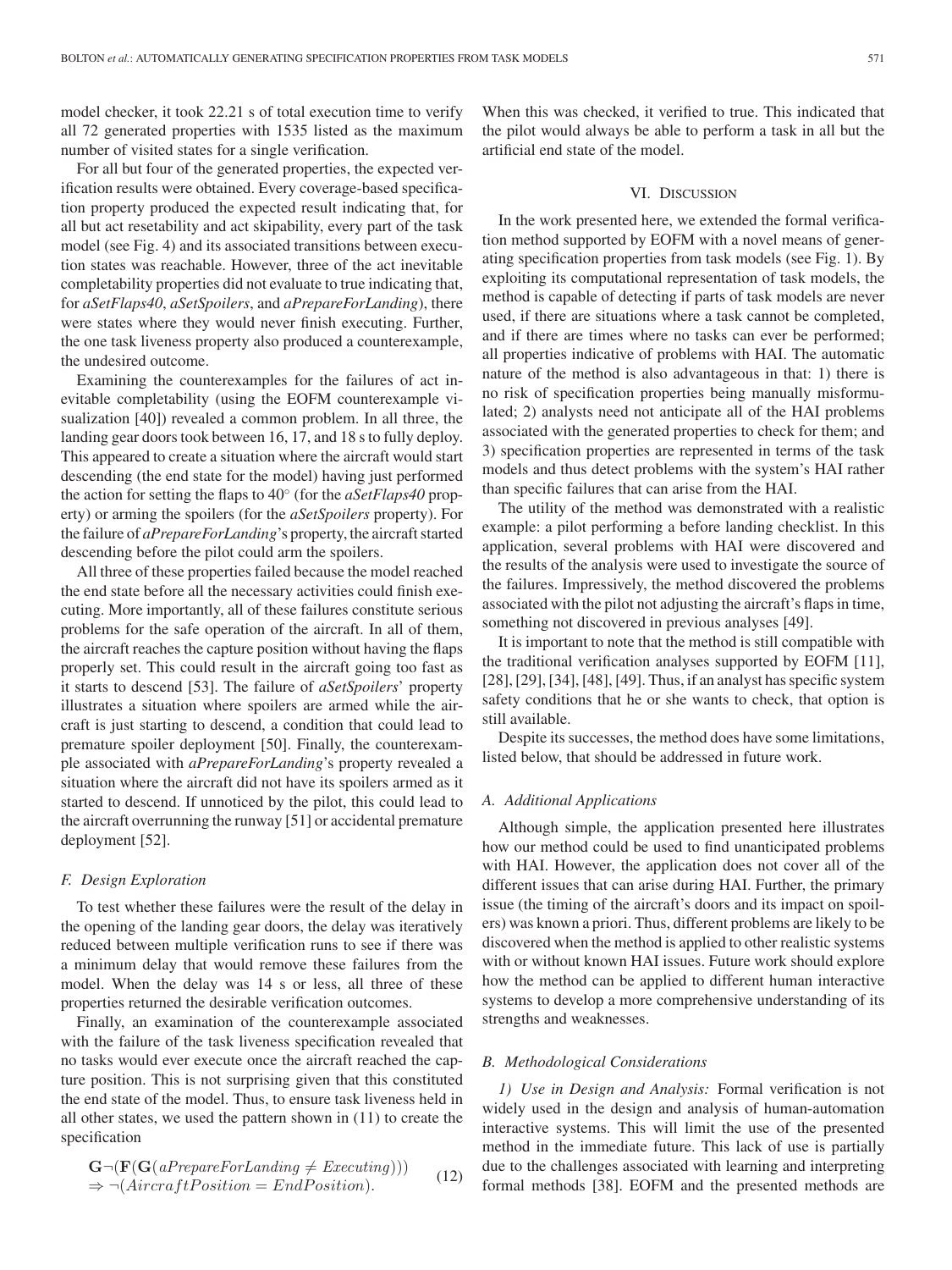advantageous in this respect in that they allow human factors analysts to create task models using notations they are familiar with and automatically generate specification properties that they can check. Further, the counterexample visualizer [40] helps them interpret verification results using the human operator's task. However, the presented method still requires the analyst to model all of the other system elements the human interacts with in the model checker's input language. This will clearly limit its use. A number of researchers have investigated how to create formal models of human–automation interfaces that have been designed graphically or constructed with more widely used design environments [26], [54]–[56], while others have investigated how to create formalisms that are intuitive to human factors engineers [57]–[60] to model interfaces. Future work should investigate how these methods can be integrated with EOFM and incorporated into more widely used modelbased engineering environments.

*2) Scalability:* All analyses that use model checking suffer from the state explosion problem [10], where the state space of a model grows exponentially as the number of concurrent elements are added to the system model. This can increase the amount of time required to verify a model and, in the worst case, result in a model too big to verify on a given computer. This phenomenon has been observed with formal models utilizing EOFM, where model state spaces grow exponentially with the size of the task behavior contained in a given EOFM [34], [42]. Because the property generation method presented here does not add to model complexity, it does not directly influence the feasibility of the formal verification in terms of state space. However, any reductions in the complexity of the state space used to represent EOFMs would improve the applicability of the method. Because our method relies on the verification of multiple specification properties, for large models, this could result in excessively long analysis times. Thus, future work should investigate means for improving the scalability of the method in terms of both state space size and verification time.

*3) Results Interpretation:* The counterexample visualizer supported by EOFM [40] and the guidelines reported here (see Section IV-F) can help analysts evaluate verification results. However, because a large number of properties must be verified with our method, analysts may find it difficult to interpret verification results for more complex applications. Future work should investigate options for assisting analysts in results interpretation: helping them understand the connections between the different properties and helping them compare the analysis results between properties based on these connections.

*4) Model Checker Limitations:* In preparing the application for this paper, a number of problems with SAL were revealed. Specifically, the verification of act inevitable completability and task liveness properties could result in counterexamples illustrating artificial model loops (infinite state cycles where no variable values changed) or failure to detect deadlock states that violated the properties (SAL uses a separate checker for finding deadlock states). To address these issues, the model was formulated to both eliminate these uninteresting cycles and allow the end state to recursively cycle, preventing end state deadlock. Alternatively, we could have used deadlock checker synergistically with the formal verification analyses, where we would manually inspect each deadlock state to determine if it violated task liveness or inevitable completability.

There may be several ways of addressing these problems. SAL is open source so it may be possible to modify it and remove these restrictions. Tools capable of helping analysts create models that do not have the noted issues could be developed. A wrapper tool could also be created to help analysts evaluate whether deadlock states (found using SAL's deadlock checker) could impact checked properties. Finally, the EOFM-supported method could be adapted to work with model checking environments that don't have these limits. Future work should explore these options.

#### *C. Property Generation Extensions*

The method introduced in this paper has shown that it is possible to automatically generate specification properties from task models capable of checking a system's HAI. However, there are many other computational and HAI concepts that could be generated to make the presented method more complete. This possibility is explored below.

*1) Other Specification Formalisms:* Specification properties in SAL's symbolic model checker are formulated using LTL, thus this was the logic used for property generation. However other model checkers support different specification languages that can offer different expressive power. For example, computation tree logic (CTL) is used by a number of model checkers and allows properties too be positively asserted about the existence of states. Such expressiveness would allow all of the coveragebased properties to be asserted positively with CTL rather than negatively as they are with LTL. Future work should explore how different specification languages could be used to express the properties generated here as well as enable the generation of different properties.

*2) Additional Computation Concepts:* There are other coverage criteria and computation concepts [43], [44] that could be used to reason about the execution of task models in a larger formal system model. For example, condition coverage asserts that every subexpression in a Boolean assertion is both true and false at some point in execution and parameter value coverage asserts that all values of different runtime parameters be used. Alternatively, computer scientists often look to eliminate race conditions from concurrent system: where the desired outcome depends on a particular temporal sequence of events that cannot be guaranteed. Future work should identify which of these concepts provide analysts with insights important to HAI and use them to generate additional specifications from task models.

*3) Accounting for Erroneous Human Behavior:* Although not discussed here, EOFM supports the ability to automatically generate erroneous human behavior and include it in the formal representation of the task analytic behavior model [34], [35]. It is conceivable that specification properties could be used to prove properties about the different generated erroneous behaviors. Future work should investigate this.

*4) Accounting for Human Cognition and Performance:* There are many cognitive factors that can influence HAI beyond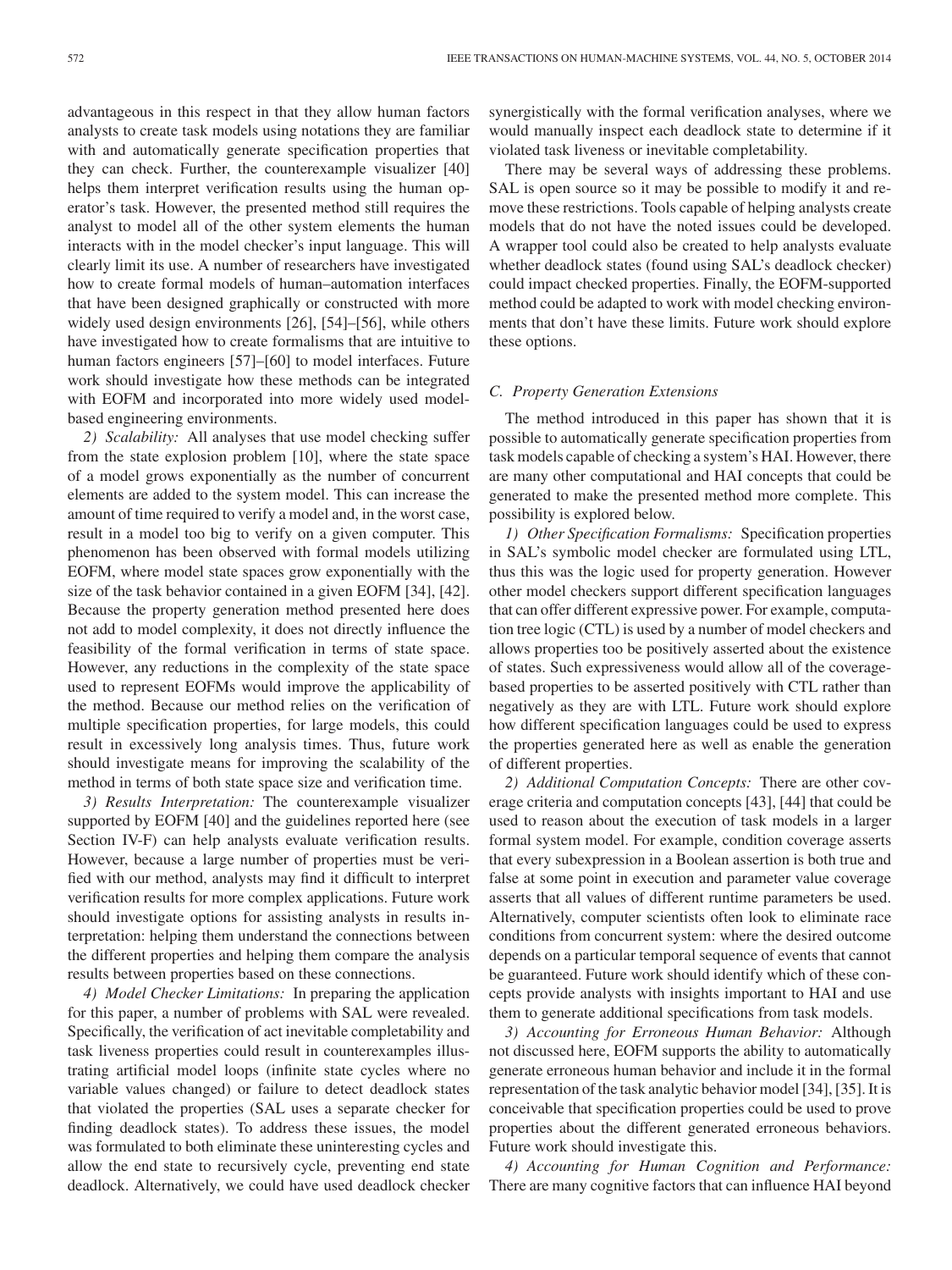the procedural knowledge of task models. Work by Rukšėnas *et al.* [61]–[64] have explored how different cognitive concepts can be included in formal verification analyses. If these sophisticated cognitive representations could be integrated into EOFM, human attention, monitoring behavior, information processing, decision making, workload, and/or other human performance factors could to be considered in EOFM property generation and formal verification analyses. Future work should investigate such an extension.

*5) Accounting for Interface and Automation States:* The method presented here generates properties designed to evaluate how well the task behavior contained in an EOFM supports a system's HAI. While these analyses can give analysts valuable insights, they can miss issues related to the system's automation or human-automation interface. For example, the method will give analysts no insights into the existence of interface states that are unreachable by the human operator's task or exhibit poor usability properties.

Several researchers [65], [66] have developed different coverage criteria for human–computer and human–automation interfaces. These could be used to generate specification properties for formal interface models for use in formal verification analyses. By including such properties in formal verification analyses along with the task-based specifications discussed here, analysts should be able to gain additional insights into the HAI of their system.

Further, a body of work has investigated different ways of using formal methods to evaluate human-automation interface designs without considering models of the human task behavior. In these approaches, a formal model of a human-automation interface is verified against specifications that represent desirable usability properties (see [12]). Campos and Harrison [67] identified four related categories of properties that could be expressed in temporal logic and thus formally verified, and multiple researchers have defined property patterns within these categories [55], [67]–[69]. Reachability properties assert qualities about whether and when interface conditions can be attained [55], [68], [69]. Visibility properties describe how feedback to human actions should manifest [69], [70]. Task-related properties specify things that concern the completion of task goals and their ability to be undone [68]–[70]. Reliability describes properties that qualify safe and reliable performance including behavioral consistency, the absence of deadlock, and the lack of hidden mode changes [55], [68], [71], [72]. Tools have been developed that allow these properties to be automatically generated from interface models [55], [73]. Further, work by Campos *et al.* [74] have explored how these types of properties can be used to while reasoning about how information resource constraints on human actions can impact system usability. Given that the analysis method discussed in this paper uses a human–automation interface as part of its formal system model, it should be compatible with usability property generation methods and formal verification analyses. Thus, future work should investigate how these different approaches can be used synergistically to provide even more complete HAI analyses.

*6) Including Time and Other Continuous Quantities:* The application presented here was highly dependent on the timing of different system events. However, the model represented time using an integer counter. This is because the current version of EOFM does not support the realistic representation of time as a real numbered continuous quantity. This is largely due to the limitations of model checking, where the majority of model checkers (including SAL-SMC) can only evaluate systems with a finite number of discrete states. This limits the types of analyses that can be performed with the current version of the method. Clearly, the application presented in this paper would be much more realistic if time was modeled in higher fidelity. Luckily, progress is being made in this area. For example, one of the tools in SAL is its infinite bounded model checker [75], which supports the modeling of real time using timed and time-out automata [76]. Future work should investigate how time can be incorporated into models utilizing EOFM. Such an extension could also open up possibilities for generating and verifying properties specifically related to the timing of task performance.

Other continuous quantities and dynamics can be challenging to include in formal verification analyses as well. This is not only because they are continuous, but because nonlinear arithmetic of variables cannot generally be handled by model checkers. Those that study hybrid system modeling and verification (see, for example, [77]–[79]) have developed a number of abstraction and verification approaches that can account for these types of operations. However, EOFM does not currently support these. Future work should investigate how hybrid system modeling can be used synergistically with EOFM so that they can be considered in EOFM-supported specification property generation and verification analyses.

#### **REFERENCES**

- [1] T. B. Sheridan and R. Parasuraman, "Human-automation interaction," *Rev. Human Factors Ergonomics*, vol. 1, no. 1, pp. 89–129, 2005.
- [2] R. Parasuraman, T. B. Sheridan, and C. D. Wickens, "A model for types and levels of human interaction with automation," *IEEE Trans. Syst., Man Cybern. A, Syst., Humans*, vol. 30, no. 3, pp. 286–297, May 2000.
- [3] R. Kebabjian. (2012). Accident statistics. [Online]. Available: http://www. planecrashinfo.com/cause.htm
- [4] D. J. Kenny, "22nd Joseph T. Nall report: General aviation accidents in 2010," AOPA Air Safety Inst., Frederick, MD, USA, Tech. Rep., 2011.
- [5] D. A. Maluf, Y. O. Gawdiak, and D. G. Bell, "On space exploration and human error: A paper on reliability and safety," in *Proc. 38th Annu. Hawaii Int. Conf. Syst. Sci.*, 2005, pp. 79–84.
- [6] L. T. Kohn, J. Corrigan, and M. S. Donaldson, *To Err is Human: Building a Safer Health System*. Washington, DC, USA: Natl. Acad. Press, 2000.
- [7] J. M. O'Hara, J. C. Higgins, W. S. Brown, R. Fink, J. Persensky, P. Lewis, J. Kramer, A. Szabo, and M. A. Boggi, "Human factors considerations with respect to emerging technology in nuclear power plants," United States Nuclear Regulatory Commission, Washington, DC, USA, Tech. Rep. NUREG/CR-6947, 2008.
- [8] J. Reason, *Human Error*. New York, NY, USA: Cambridge Univ. Press, 1990.
- [9] J. M. Wing, "A specifier's introduction to formal methods," *Computer*, vol. 23, no. 9, pp. 8–23, 1990.
- [10] E. M. Clarke, O. Grumberg, and D. A. Peled, *Model Checking*. Cambridge, MA, USA: MIT Press, 1999.
- [11] M. L. Bolton and E. J. Bass, "A method for the formal verification of human interactive systems," in *Proc. 53rd Annu. Meet. Human Factors Ergon. Soc.*, Santa Monica, CA, USA, 2009, pp. 764–768.
- [12] M. L. Bolton, E. J. Bass, and R. I. Siminiceanu, "Using formal verification to evaluate human-automation interaction in safety critical systems, a review." *IEEE Trans. Syst., Man, Cybern. A, Syst., Humans*, vol. 43, no. 3, pp. 488–503, 2013.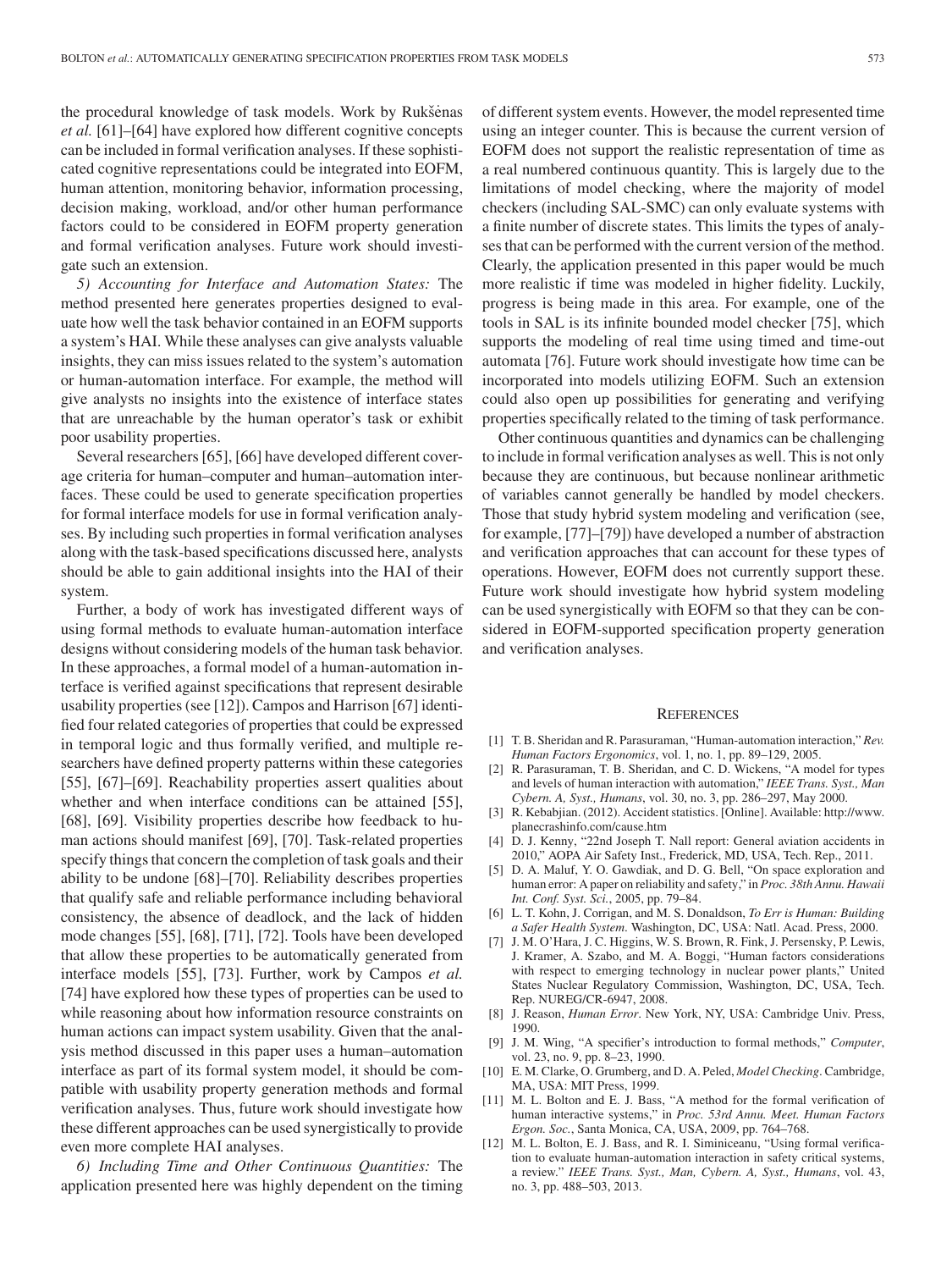- [13] B. Kirwan and L. K. Ainsworth, *A Guide to Task Analysis*. New York, NY, USA: Taylor & Francis, 1992.
- [14] J. M. Schraagen, S. F. Chipman, and V. L. Shalin, *Cognitive Task Analysis*. Philadelphia, PA, USA: Lawrence Erlbaum Assoc., Inc., 2000.
- [15] F. Paternò, "Model-based design of interactive applications," *Intelligence*, vol. 11, no. 4, pp. 26–38, 2000.
- [16] R. W. Chu, C. M. Mitchell, and P. M. Jones, "Using the operator function model and OFMspert as the basis for an intelligent tutoring system: Towards a tutor/aid paradigm for operators of supervisory control systems," *IEEE Trans. Syst., Man Cybern. A, Syst., Humans*, vol. 25, no. 7, pp. 1054–1075, Jul. 1995.
- [17] A. Lecerof and F. Paternò, "Automatic support for usability evaluation," *IEEE Trans. Softw. Eng.*, vol. 24, no. 10, pp. 863–888, Oct. 1998.
- [18] B. E. John and D. E. Kieras, "Using GOMS for user interface design and evaluation: Which technique?" *ACM Trans. Comput.-Human Interact.*, vol. 3, no. 4, pp. 287–319, Dec. 1996.
- [19] E. J. Bass, S. T. Ernst-Fortin, R. L. Small, and J. Hogans, "Architecture and development environment of a knowledge-based monitor that facilitate incremental knowledge-base development," *IEEE Trans. Syst., Man, Cybern. A, Syst., Humans*, vol. 34, no. 4, pp. 441–449, Jul. 2004.
- [20] S. Basnyat, P. Palanque, B. Schupp, and P. Wright, "Formal socio-technical barrier modelling for safety-critical interactive systems design," *Safety Sci.*, vol. 45, no. 5, pp. 545–565, 2007.
- [21] S. Basnyat, P. A. Palanque, R. Bernhaupt, and E. Poupart, "Formal modelling of incidents and accidents as a means for enriching training material for satellite control operations," presented at the Joint ESREL 2008 17th SRA-Europe Conf., London, U.K., 2008.
- [22] E. L. Gunter, A. Yasmeen, C. A. Gunter, and A. Nguyen, "Specifying and analyzing workflows for automated identification and data capture, in *Proc. 42nd Hawaii Int. Conf. Syst. Sci.*, Los Alatimos, CA, USA, 2009, pp. 1–11.
- [23] P. A. Palanque, R. Bastide, and V. Senges, "Validating interactive system design through the verification of formal task and system models," in *Proc. IFIP TC2/WG2.7 Working Conf. Eng. Human-Comput. Interact.*, London, U.K., 1996, pp.189–212.
- [24] R. E. Fields, "Analysis of erroneous actions in the design of critical systems," Ph.D. dissertation, Dept. Comput. Sci., York Univ. , York, U.K., 2001.
- [25] Y. Aït-Ameur, M. Baron, and P. Girard, "Formal validation of HCI user tasks," in *Proc. Int. Conf. Softw. Eng. Res. Pract.*, Las Vegas, NV, USA, 2003, pp. 732–738.
- [26] Y. Aït-Ameur and M. Baron, "Formal and experimental validation approaches in HCI systems design based on a shared event B model," *Int. J. Softw. Tools Technol. Transfer*, vol. 8, no. 6, pp. 547–563, 2006.
- [27] F. Paternò and C. Santoro, "Integrating model checking and HCI tools to help designers verify user interface properties," in *Proc. 7th Int. Workshop Design, Specification, Verification Interact. Syst.*, Berlin, Germany, 2001, pp. 135–150.
- [28] M. L. Bolton and E. J. Bass, "Formally verifying human-automation interaction as part of a system model: Limitations and tradeoffs," *Innovations Syst. Softw. Eng.: NASA J.*, vol. 6, no. 3, pp. 219–231, 2010.
- [29] M. L. Bolton, R. I. Siminiceanu, and E. J. Bass, "A systematic approach to model checking human-automation interaction using task-analytic models," *IEEE Trans. Syst., Man, Cybern. A, Syst., Humans*, vol. 41, no. 5, pp. 961–976, Sep. 2011.
- [30] R. Bastide and S. Basnyat, "Error patterns: Systematic investigation of deviations in task models," in *Task Models and Diagrams for Users Interface Design*. Berlin, Germany: Springer, 2007, pp. 109–121.
- [31] M. L. Bolton, E. J. Bass, and R. I. Siminiceanu, "Using formal methods to predict human error and system failures," presented at the 2nd Int. Conf. Appl. Human Factors Ergon., Las Vegas, NV, USA, 2008.
- [32] M. L. Bolton and E. J. Bass, "Formal modeling of erroneous human behavior and its implications for model checking," in *Proc. Sixth NASA Langley Formal Methods Workshop*, Hampton, VA, USA, 2008, pp. 62–64.
- [33] F. Paternò and C. Santoro, "Preventing user errors by systematic analysis of deviations from the system task model," *Int. J. Human-Comput. Studies*, vol. 56, no. 2, pp. 225–245, 2002.
- [34] M. L. Bolton, E. J. Bass, and R. I. Siminiceanu, "Using phenotypical erroneous human behavior generation to evaluate human-automation interaction using model checking," *Int. J. Human-Comput. Studies*, vol. 70, no. 11, pp. 888–906, 2012.
- [35] M. L. Bolton and E. J. Bass, "Generating erroneous human behavior from strategic knowledge in task models and evaluating its impact on system safety with model checking," *IEEE Trans. Syst., Man Cybern. Syst.*, vol. 43, no. 6, pp. 1314–1327, Nov. 2013.
- [36] M. L. Bolton and E. J. Bass, "Evaluating human-human communication protocols with miscommunication generation and model checking," in *Proc. Fifth NASA Formal Methods Symp. Moffett Field: NASA Ames Res. Center*, 2013, pp. 48–62.
- [37] E. A. Emerson, "Temporal and modal logic," in *Handbook of Theoretical Computer Science*, J. van Leeuwen, A. R. Meyer, M. Nivat, M. Paterson, and D. Perrin, Eds., Cambridge, MA, USA: MIT Press, 1990, ch. 16, pp. 995–1072.
- [38] C. Heitmeyer, "On the need for practical formal methods," in *Proc. 5th Int. Symp. Formal Tech. Real-Time Fault-Tolerant Syst.*, 1998, pp. 18–26.
- [39] C. M. Mitchell and R. A. Miller, "A discrete control model of operator function: A methodology for information display design," *IEEE Trans. Syst. Man Cybern. A, Syst. Humans*, vol. SMCA-16, no. 3, pp. 343–357, May. 1986.
- [40] M. L. Bolton and E. J. Bass, "Using task analytic models to visualize model checker counterexamples," in *Proc. IEEE Int. Conf. Syst., Man, Cybern.*, 2010, pp. 2069–2074.
- [41] L. De Moura, S. Owre, and N. Shankar, "The SAL language manual," *Comput. Sci. Lab., SRI Int.*, Menlo Park, CA, USA, Tech. Rep. CSL-01- 01, 2003.
- [42] M. L. Bolton, "Using task analytic behavior modeling, erroneous human behavior generation, and formal methods to evaluate the role of human-automation interaction in system failure," Ph.D. dissertation, Dept. Syst. Inf. Eng., Univ. Virginia, Charlottesville, VA, USA, 2010.
- [43] C. Sandler, T. Badgett, and T. M. Thomas, *The Art of Software Testing*. New York, NY, USA: Wiley, 2004.
- [44] A. Silberschatz, P. B. Galvin, and G. Gagne, *Operating System Concepts*. New York, NY, USA: Wiley, 2009.
- [45] A. Degani and M. Heymann, "Formal verification of human-automation interaction," *Human Factors*, vol. 44, no. 1, pp. 28–43, 2002.
- [46] E. Hollnagel, "The phenotype of erroneous actions," *Int. J. Man-Mach. Studies*, vol. 39, no. 1, pp. 1–32, 1993.
- [47] N. B. Sarter and D. D. Woods, "How in the world did we ever get into that mode? Mode error and awareness in supervisory control," *Human Factors*, vol. 37, no. 1, pp. 5–19, 1995.
- [48] M. L. Bolton, "Automatic validation and failure diagnosis of human-device interfaces using task analytic models and model checking," *Comput. Math. Organization Theory*, vol. 19, pp. 288–312, 2013.
- [49] M. L. Bolton and E. J. Bass, "Using model checking to explore checklistguided pilot behavior," *Int. J. Aviation Psychology*, vol. 22, no. 4, pp. 343–366, 2012.
- [50] A. Degani, *Taming HAL: Designing Interfaces Beyond 2001*. New York, NY, USA: Macmillan, 2004.
- [51] NTSB, "Runway overrun during landing, American Airlines flight 1420, McDonnell Douglas MD-82, N215AA, Little Rock, Arkansas, June 1, 1999," Natl. Transp. Safety Board, Washington, DC, USA, Tech. Rep. NTSB/AAR-01/02, 2001.
- [52] Aviation Safety Network and Flight Safety Foundation. (2014). "Accident description: Air Canada flight 621," Flight Safety Foundation, Available: http://aviation-safety.net/database/record.php?id=19700705-0
- [53] NTSB, "Crash during approach to landing Empire Airlines flight 8284, Avions de Transport Regional Aerospatiale Alenia ATR 42- ´ 320, N902FX Lubbock, Texas, January 27, 2009," Natl. Transp. Safety Board, Washington, DC, USA, Tech. Rep. NTSB/AAR-11/02, 2011.
- [54] R. Bastide, D. Navarre, and P. Palanque, "A tool-supported design framework for safety critical interactive systems," *Interacting Comput.*, vol. 15, no. 3, pp. 309–328, 2003.
- [55] J. C. Campos and M. D. Harrison, "Interaction engineering using the ivy tool," in *Proc. 1st ACM SIGCHI Symp. Eng. Interactive Comput. Syst.*, 2009, pp. 35–44.
- [56] M. B. Dwyer, Robby, O. Tkachuk, and W. Visser, "Analyzing interaction orderings with model checking," in *Proc. 19th IEEE Int. Conf. Automated Softw. Eng.*, 2004, pp.154–163.
- [57] M. Feary, "Automatic detection of interaction vulnerabilities in an executable specification," in *Proc. 7th Int. Conf. Eng. Psychol. Cognitive Ergonomics*, 2007, pp. 487–496.
- [58] L. Sherry and M. Feary, "Improving the aircraft cockpit user-interface: Using rule-based expert system models," *PC AI*, vol. 15, no. 6, pp. 21–25, 2001.
- [59] A. Degani, A. Gellatly, and M. Heymann, "HMI aspects of automotive climate control systems," in *Proc. IEEE Int. Conf. Syst., Man, Cybern.*, 2011, pp.1795–1800.
- [60] F. Paterno, "A theory of user-interaction objects," *J. Visual Languages Comput.*, vol. 5, no. 3, pp. 227–249, 1994.